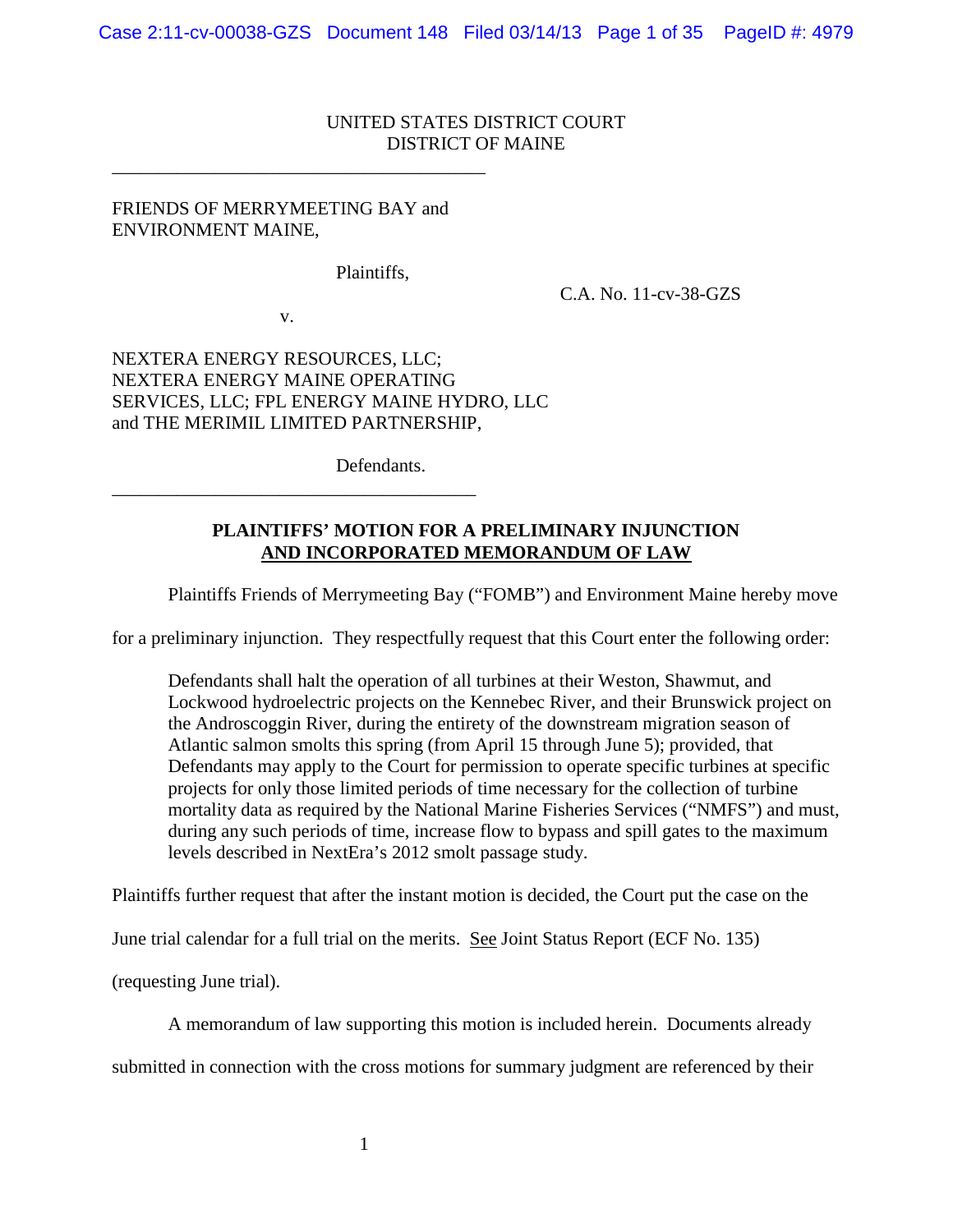ECF docket number and page identification numbers, and are not resubmitted.

### **FACTUAL BACKGROUND**

This Court set forth the factual background in detail in its Order on Cross Motions for Summary Judgment ("SJ Order") [ECF No. 132] at 4-9 (Page ID # 4925-4935). Plaintiffs also note that the Court already finds "Atlantic salmon are in the vicinity of [the four] dams" and "logically concludes that at least some of those Atlantic salmon make it downstream to the dams at issue in this case." SJ Order at [1](#page-1-0)7 [132] (PageID# 4938).<sup>1</sup>

By way of additional background, Plaintiffs note that just before the SJ Order was issued, the NextEra defendants ("NextEra") decided to abandon their efforts to apply for an Incidental Take Permit ("ITP") pursuant to § 10 of the Endangered Species Act ("ESA"), 16 U.S.C. § 1539 (this entailed, among other tasks, developing a "Habitat Conservation Plan" ("HCP") as part of the application). NextEra is now attempting to obtain an Incidental Take Statement ("ITS") to authorize take at the projects, pursuant to the procedure set forth in § 7 of the ESA, 16 U.S.C. § 1536. Under NextEra's "estimated timeline," a biological opinion ("BiOp") and ITS would be issued "by" August 5, 2013, *after* the upcoming spring migration season. [2](#page-1-1)

To stop turbines from operating at the four projects, NextEra closes gates in front of the turbines. Deposition of NextEra consultant Wendy Bley ("Bley Dep") at 130:1-9 (Caldart Dec.

<span id="page-1-0"></span><sup>&</sup>lt;sup>1</sup> That downstream migrating Atlantic salmon smolts and adults encounter NextEra's projects in the Kennebec and Androscoggin Rivers is confirmed by a number of sources. See, e.g., Declaration of Randy Bailey ("Bailey Dec."), submitted herewith, ¶¶ 14-15; Deposition of Defendants' 30(b)(6) designee Robert Richter ("Richter Dep."), Joint Record Exhibit 39 (ECF No. 82-4 – 82-5) at 38:24–39:5 (PageID#3069), 43-45 (PageID#3070); Exhibit 2 to Declaration of Joseph J. Mann in Support of Plaintiffs' Motion For Partial Summary Judgment ("May 25th Mann Dec."): "Draft Project Update - Androscoggin River Atlantic Salmon Tagging and Tracking Project" (MDMR, 2012) (ECF No. 96-2 at 2-16 (PageID# 4012-4026)); May 25th Mann Dec. Ex. 3 (ECF No. 96-3): 1/28/10 Email from Mike Brown of MDMR to Doug Watts and Topsham Hydro [PageID# 4027-9]; Deposition of NextEra consultant Wendy Bley at 39:11-40:13 (see fn. 2 for further identification of Ms. Bley). Ms. Bley's deposition is attached as Exhibit 1 to the Declaration of Charles C. Caldart in Support of Plaintiffs' Motion for Preliminary Injunction ("Caldart Dec.").

<span id="page-1-1"></span><sup>&</sup>lt;sup>2</sup> 1/31/13 Letter from Chad Clark of NextEra to Mary Colligan of NMFS ("1/31/13 Clark Letter") at 3-4 (Caldart Dec. Ex. 2).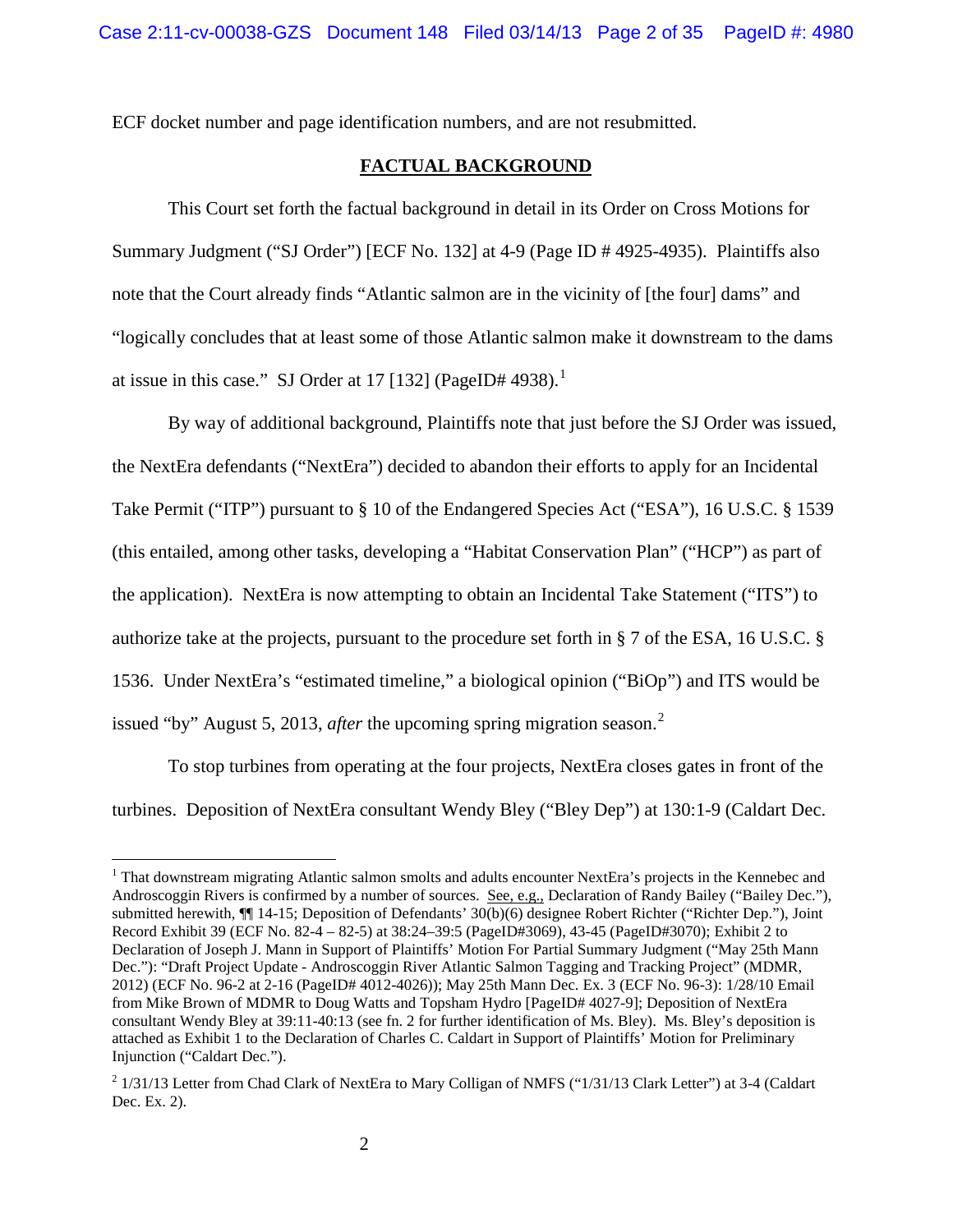Ex. 1).<sup>[3](#page-2-0)</sup> When the gates are closed, the water that would otherwise pass through the turbines is available to spill over the dam or flow through spillway gates and fish bypass structures, Bley Dep. at 130:10-15, allowing downstream migrating fish to avoid the turbines, id. at 130:19-24.

Additional facts are discussed in the argument set forth below. New evidence and evidence not submitted or considered on the cross summary judgment motions include NextEra's February 21, 2013 draft Biological Assessment; a 2012 passage study of the Lockwood, Shawmut, and Weston projects (and the findings of three government agencies based on that study); the Bley deposition; and three expert opinions (which include analysis of passage studies conducted at NextEra dams in 2007, 2011 and 2012).

#### **ARGUMENT**

#### **I. PLAINTIFFS CONTINUE TO HAVE STANDING TO BRING THIS SUIT.**

In its SJ Order, this Court ruled, "Plaintiffs have sufficiently established standing at this stage of the litigation." SJ Order at 14 [132] (Page ID #4935). The reasoning set forth in that Order is applicable here. Plaintiffs are filing herewith declarations from Ed Friedman (member and Chair of FOMB and member of Environment Maine), Kathleen McGee (member of FOMB and Environment Maine), and Emily Figdor (Director of Environment Maine), affirming that the declarations they submitted in connection with the summary judgment motions (ECF Nos. 99, 100, and 101, respectively) are still accurate. Accordingly, the Court should again find that Plaintiffs have standing.<sup>[4](#page-2-1)</sup>

<span id="page-2-0"></span><sup>&</sup>lt;sup>3</sup> Ms. Bley was the development coordinator and lead negotiator for NextEra's HCP. Bley Dep. at 13:12-19. She represented NextEra on an HCP technical advisory committee. Bley Dep. at 10:7-16. Previously, she was employed by a predecessor owner of the projects and worked at the four hydro projects at issue here. Bley Dep. at 8:17-9:5. Ms. Bley has over 20 years of experience supporting and managing hydropower licensing and Federal Energy Regulatory Commission ("FERC") compliance activities. Bley Dep. at 9:7-10.

<span id="page-2-1"></span><sup>&</sup>lt;sup>4</sup> Plaintiffs provided to NextEra the pre-suit notice required by 16 U.S.C. § 1540(g)(2)(A)(i). Copies of Plaintiffs' notice letters were previously filed with the Court [ECF No. 97, 97-1, and 97-2] (PageID# 4214-4230).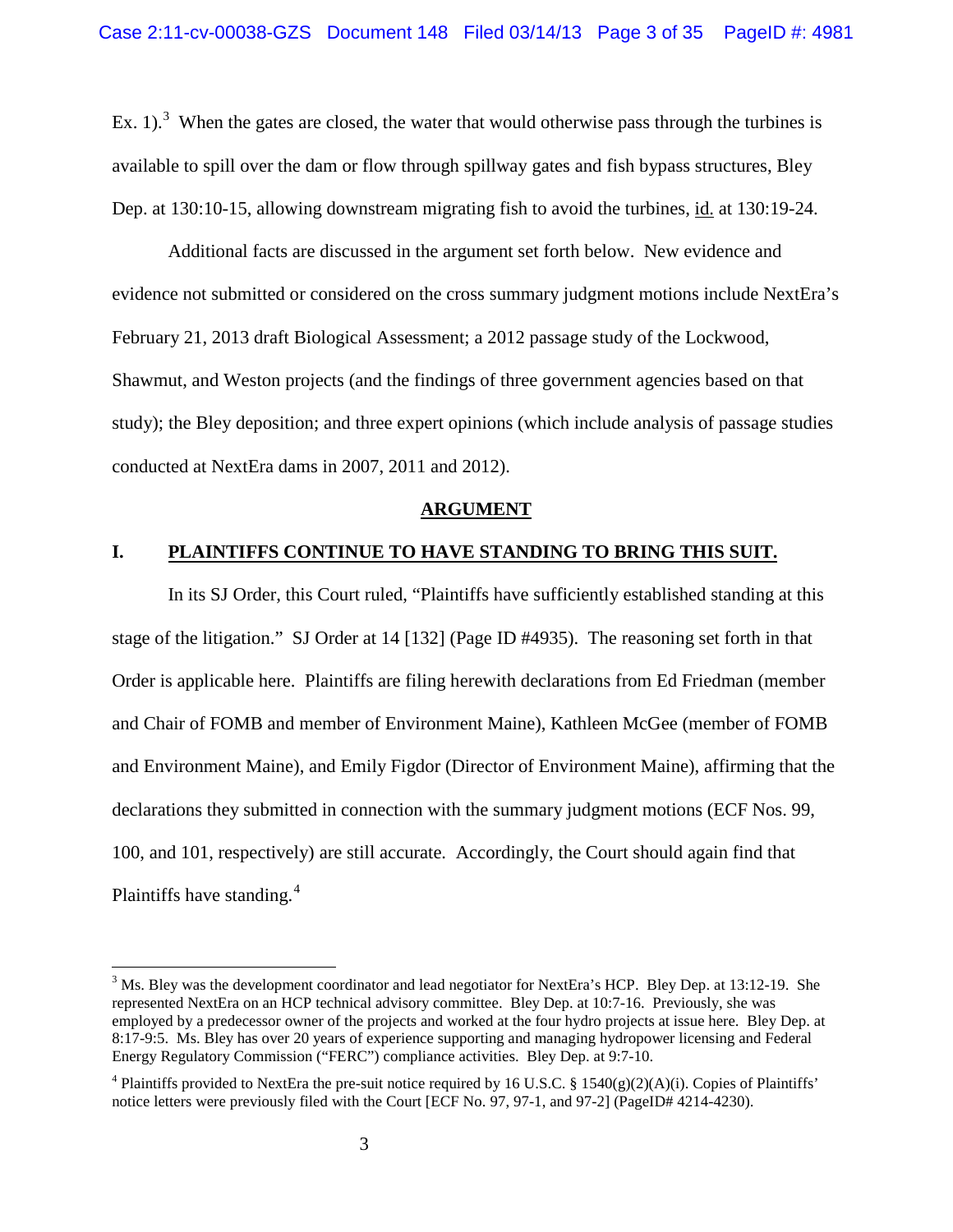## **II. THE LEGAL STANDARD FOR A PRELIMINARY INJUNCTION.**

In seeking a preliminary injunction, Plaintiffs

bear the burden of persuasion to show: '(1) the likelihood of success on the merits; (2) the potential for irreparable harm if the injunction is denied; (3) the balance of relevant impositions, i.e., the hardship to the nonmovant if enjoined as contrasted with the hardship to the movant if no injunction issues; and (4) the effect (if any) of the court's ruling on the public interest.' <u>Iantosca v. Step Plan Servs., Inc.</u>, 604 F.3d 24, 29, n.5 (1st Cir. 2010) (citation omitted).

FOMB v. United States Dept. of Commerce, 810 F. Supp. 2d 320, 322 (D. Me. 2011).

Likelihood of success is the most important part of the preliminary injunction assessment; but even if it is low, a court may consider injunctive relief based on a very significant showing of irreparable harm. Id.

# **III. PLAINTIFFS ARE VERY LIKELY TO SUCCEED ON THE MERITS.**

Plaintiffs are very likely to succeed on their claim that NextEra is taking endangered

Atlantic salmon at the four hydroelectric projects in violation of the ESA.

Section 9 of the ESA, 16 U.S.C. § 1538(a)(1)(B), flatly prohibits any person from

"taking" endangered fish or wildlife, and "take" is "defined…in the broadest possible manner."

Strahan v. Coxe, 127 F.3d 155, 162 (1st Cir. 1997). The term "take" "means to harass, harm,

pursue, hunt, shoot, wound, kill, trap, capture, or collect, or to attempt to engage in any such

conduct." 16 U.S.C. § 1[5](#page-3-0)32(18).<sup>5</sup> A take can occur by direct or indirect means. <u>Babbitt v.</u>

Sweet Home Chapter of Cmty. for a Greater Oregon, 515 U.S. 687, 704, 711 (1995).

A take is excused only if carried out in strict compliance with a formally issued incidental take statement ("ITS") or incidental take permit ("ITP"). 16 U.S.C. §§ 1536(o)(2) (ITS),

1539(g) (ITP). NextEra has neither an ITS nor an ITP for any of the four hydroelectric projects

<span id="page-3-0"></span> $5$  "Harm" is defined by regulation to mean "an act which actually kills or injures fish or wildlife," including habitat modification. 50 C.F.R. §§17.3 and 222.102. To "wound" is to inflict "[a]n injury to an organism, especially one in which the skin or another external surface is torn, pierced, cut, or otherwise broken." American Heritage Dictionary (5th ed. 2011), *available on line at* [http://www.ahdictionary.com/word/search.html?q=wound.](http://www.ahdictionary.com/word/search.html?q=wound)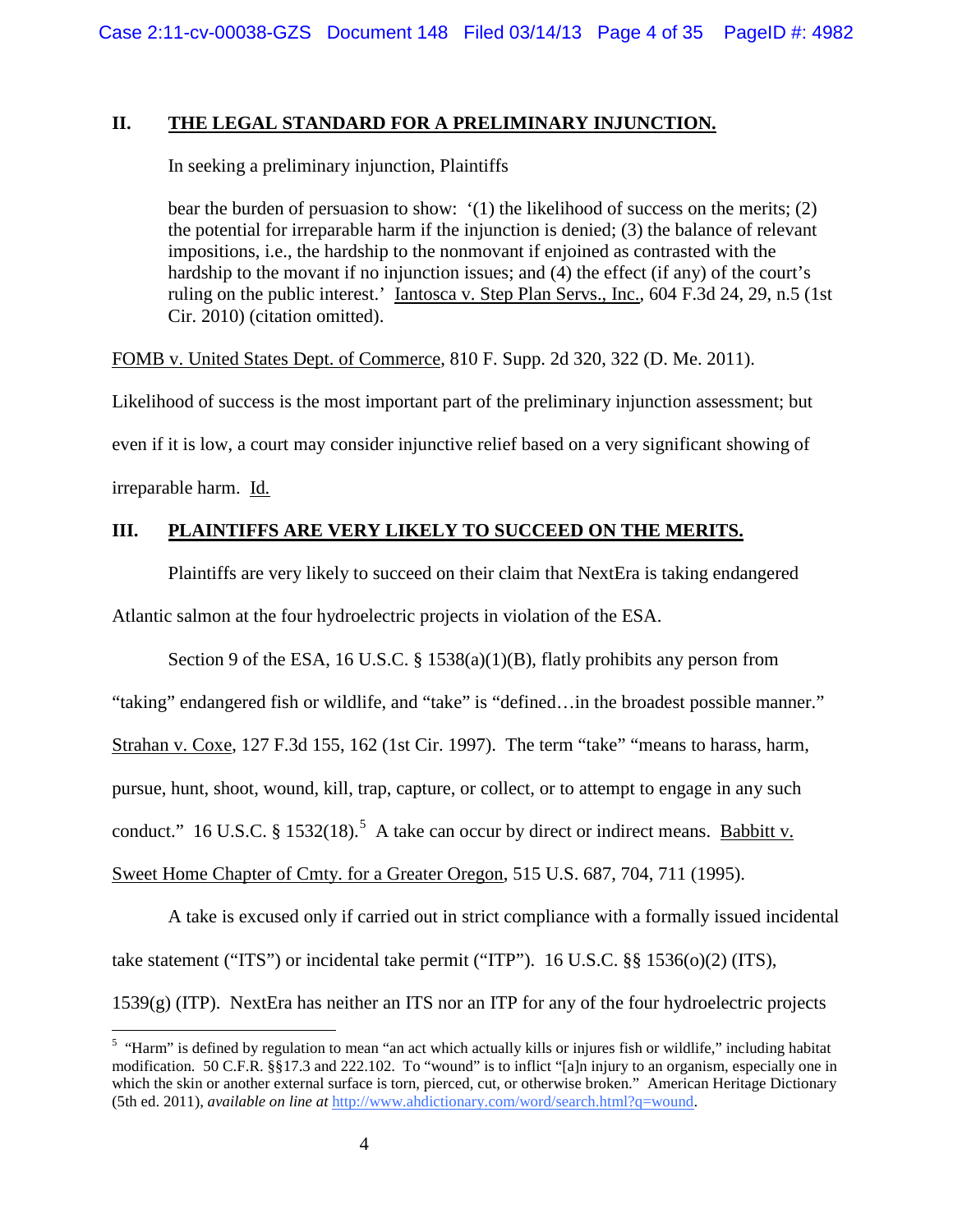at issue in this case. Deposition of Defendants' Rule 30(b)(6) designated deponent Robert Richter at 196-197 [82-4] (PageID# 3108); SJ Order at 17 [132] (PageID# 4938). Thus, any takes at the projects violate the ESA. "Evidence of a single, actual injury to an Atlantic salmon will suffice to show a taking under the ESA." SJ Order at 16 [132] (PageID# 4937) (citing Strahan v. Coxe, 127 F.3d at 165).

Evidence that a *specific* salmon was killed or injured is not required. Animal Welfare Inst. ("AWI") v. Beech Ridge Energy LLC, 675 F. Supp. 2d 540, 576-579 (D. Md. 2009). Rather, Plaintiffs must prove, by a preponderance of the evidence, either that the operation of these dams has already caused "actual injury" to salmon, "or if continued will actually, as opposed to potentially, cause [such] harm." American Bald Eagle v. Bhatti, 9 F.3d 163, 166 (1st Cir. 1993); Marbled Murrelet v. Pac. Lumber Co., 83 F.3d 1060, 1066 (9th Cir. 1996) ("reasonably certain threat of imminent harm to a protected species is sufficient for issuance of an injunction under Section 9 of the ESA"). See AWI, 675 F. Supp. 2d at 561 (applying a preponderance of the evidence standard to a civil take claim). The evidence here satisfies this standard. It consists of site-specific expert evaluations of each project's physical features, sitespecific empirical studies conducted at these projects, empirical studies conducted at similar facilities, government findings of harm, the results of a well-known computer model that incorporates the specific features of each project, and NextEra's own admissions.

### **A. Statements By NextEra And Its Agents Establish Take At All Four Projects.**

Deposition testimony and statements made in documents by NextEra personnel and NextEra's consultants establish that take is occurring at all four hydro projects.<sup>[6](#page-4-0)</sup> In these

<span id="page-4-0"></span><sup>&</sup>lt;sup>6</sup> See Fed. R. Evid. 801(d)(2)(A) (statement of party opponent in a representative capacity not hearsay) and 801(d)(2)(D) (statement of party opponent's agent or employee on a matter within the scope of that relationship while it existed not hearsay); <u>see Coal. for a Sustainable Delta v. Fed. Emergency Mgmt. Agency, 812 F. Supp.</u> 2d 1089, 1095 (statements in draft Biological Assessment deemed party admissions); see also Fed. R. Civ. P. 32(a)(3)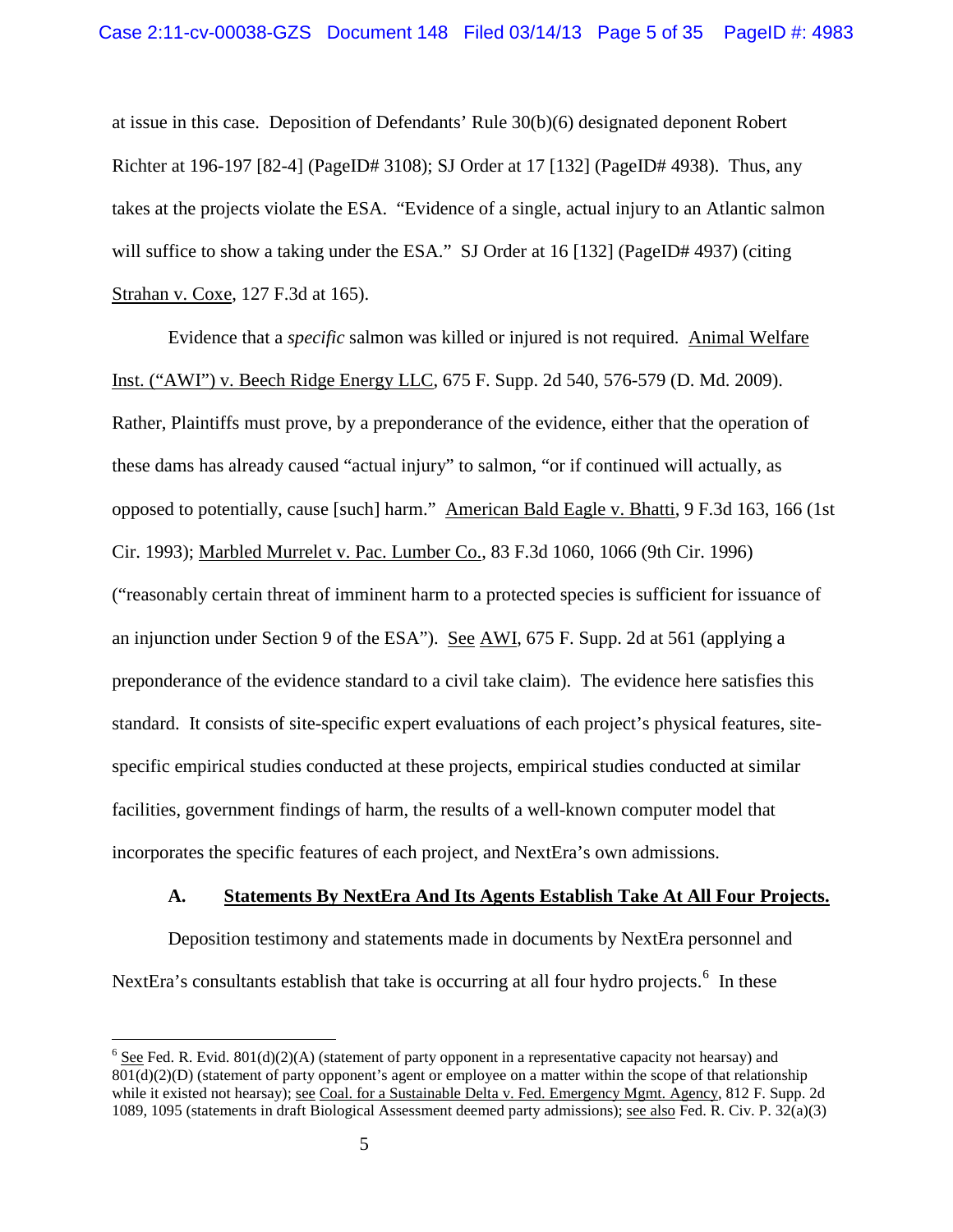statements, which are based on detailed scientific analyses conducted by NextEra and its consultants, NextEra has admitted and explained the various ways its projects kill and wound Atlantic salmon, and has quantified this mortality and injury. This evidence is discussed below.

## **1. Atlantic salmon are killed and injured by all three available passage routes past the projects.**

There are only three ways for smolts and post-spawning adults, or "kelts," to pass the projects: through the turbines, through a fish bypass structure, or via spill (over the spillway portion of the dam or through an opened spill gate). Richter Dep. at 50:24-25; 170:22-171:3 [82- 4] (PageID# 3072; 3102); Bley Dep. at 192:17-193:20. As part of the HCP development process, which was based on "the best available scientific information," Richter Dep. at 310:19- 311:6 [82-5] (PageID**#** 3138-9), NextEra determined that all three passage routes kill and injure downstream migrating Atlantic salmon smolts and kelts.

NextEra hired Normandeau Associates to determine the impact of the projects on salmon. Richter Dep. at 215:21-24 [82-4] (PageID# 3113). This work was presented in four "White Papers" (one for each project) that, in turn, were used to prepare a draft HCP covering all four projects. Richter Dep. at 284:11-14; 491:20-492:13 [82-5] (PageID# 3132; 3184). NextEra considers the White Papers to be "scientifically defensible." Id. at 293:10-13, 296:20-297:15; 310:19-311:6 [82-5] (PageID# 3134; 3135; 3138-9).<sup>[7](#page-5-0)</sup> NextEra submitted the mortality and injury estimates in the White Papers to NMFS as its best estimation of each project's "take" of Atlantic salmon. Id. at 403-04 [82-5] (PageID# 3162). NextEra is now using the analyses in the White Papers and HCP in its efforts to obtain an ITS, see  $1/31/13$  Clark Letter at 4 ("We note

 <sup>(</sup>adverse party may use for any purpose the deposition of a party, agent, or designee) and 32(a)(4) (deposition can be used when witness is more than 100 miles from courthouse; NextEra consultant Wendy Bley lives in Richmond, Virginia).

<span id="page-5-0"></span><sup>&</sup>lt;sup>7</sup> NextEra personnel reviewed and approved the White Papers. Richter Dep at 398-9 [82-5] (PageID# 3160-1).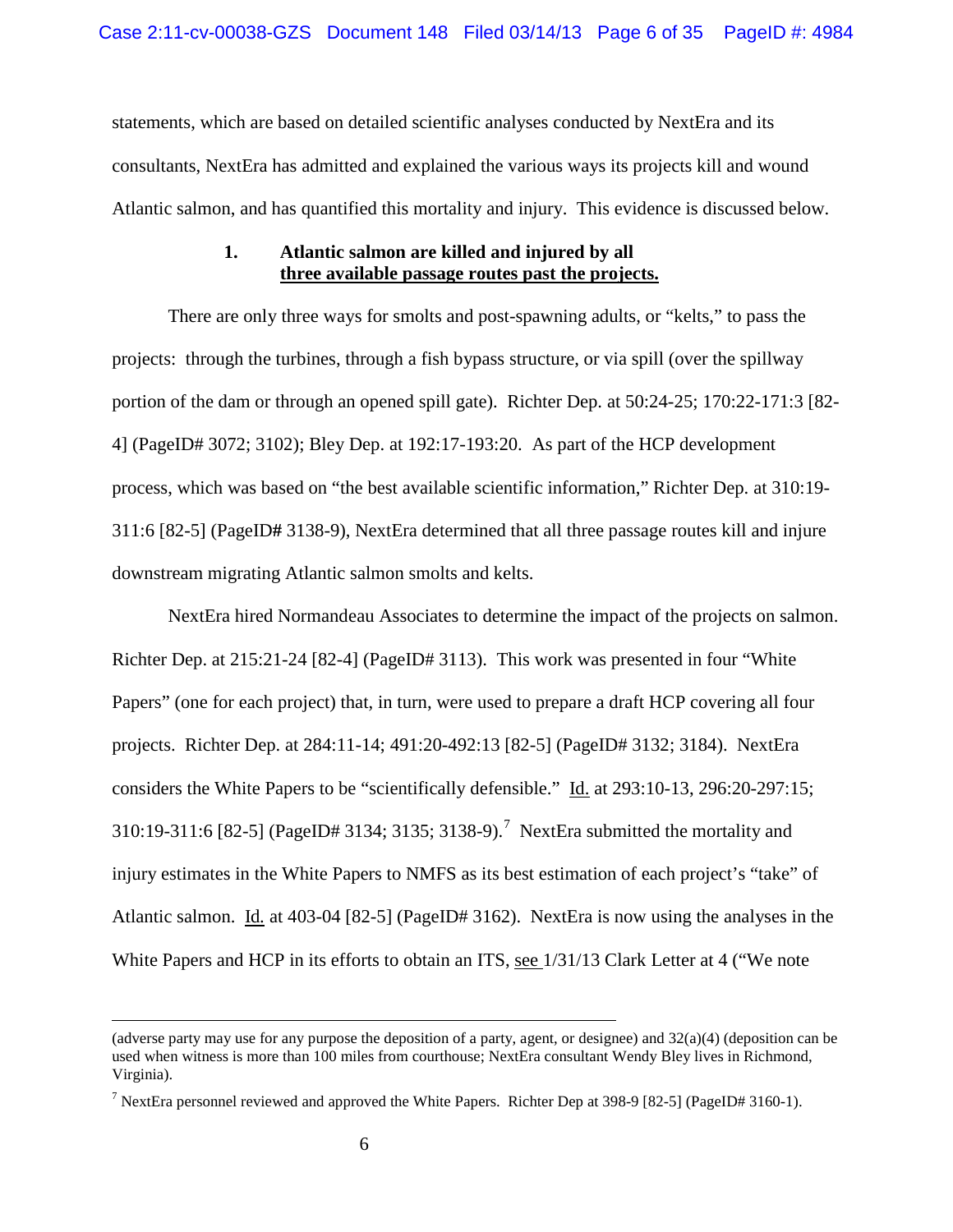#### Case 2:11-cv-00038-GZS Document 148 Filed 03/14/13 Page 7 of 35 PageID #: 4985

that much evaluation of current impacts based upon available science has already been completed and reviewed by NMFS under the prior Section 10 process"), and has incorporated these analyses into a draft Biological Assessment recently submitted to FERC, see "Draft Biological Assessment for Atlantic Salmon at the Lockwood, Shawmut, Weston, Brunswick, and Lewiston Falls Hydroelectric Projects," February 21, 2013 (" BA") (Caldart Dec. Ex. 3). Nowhere in the White Papers, the draft HCP, or the draft BA does NextEra claim that its dams do not kill and wound salmon.<sup>[8](#page-6-0)</sup>

NextEra itself has explained exactly how smolts and kelts are killed and injured trying to pass these projects, and has determined that passage through turbines is the most dangerous route. BA at 57. In the HCP, NextEra states that blade "edge strikes" are considered the "primary mechanism of mortality when fish pass through turbines." Revised Draft "Habitat Conservation Plan For Atlantic Salmon, Shortnose Sturgeon and Atlantic Sturgeon at the Lockwood, Shawmut, Weston, Brunswick and Lewiston Falls Hydropower Projects on the Kennebec and Androscoggin Rivers, Maine," Sections 4-8 ("HCP §§ 4-8"), Joint Record Exhibit 7 (ECF No. 79-1) at 10 (PageID# 1332). NextEra also explains that "the principal causes of potential injury and mortality for fish passed through either a spillway or bypass sluice are shear forces, turbulence, rapid deceleration, terminal velocity, impact against the base of the spillway, scraping against the rough concrete face of the spillway and rapid pressure changes." Id.; see also Deposition of Richard Simmons of Normandeau at 38:5-14 (Caldart Dec. Exhibit 4) (spillway deaths occur when "the fish hits the apron at the bottom or things like that"). Among the injuries to salmon from passage at these projects are scale loss, gill damage, a severed body

<span id="page-6-0"></span><sup>&</sup>lt;sup>8</sup> The Draft BA relies upon (and incorporates as Attachment B) the January 2012 version of the White Papers for each project. BA (Caldart Dec. Ex. 3) at ii (White Papers in BA's Table of Contents), 61 (fn 5 explains that the White Papers are still relevant, and notes the very minor changes that were made and where they can be found), 86-7 (Literature Cited), and Attachment B.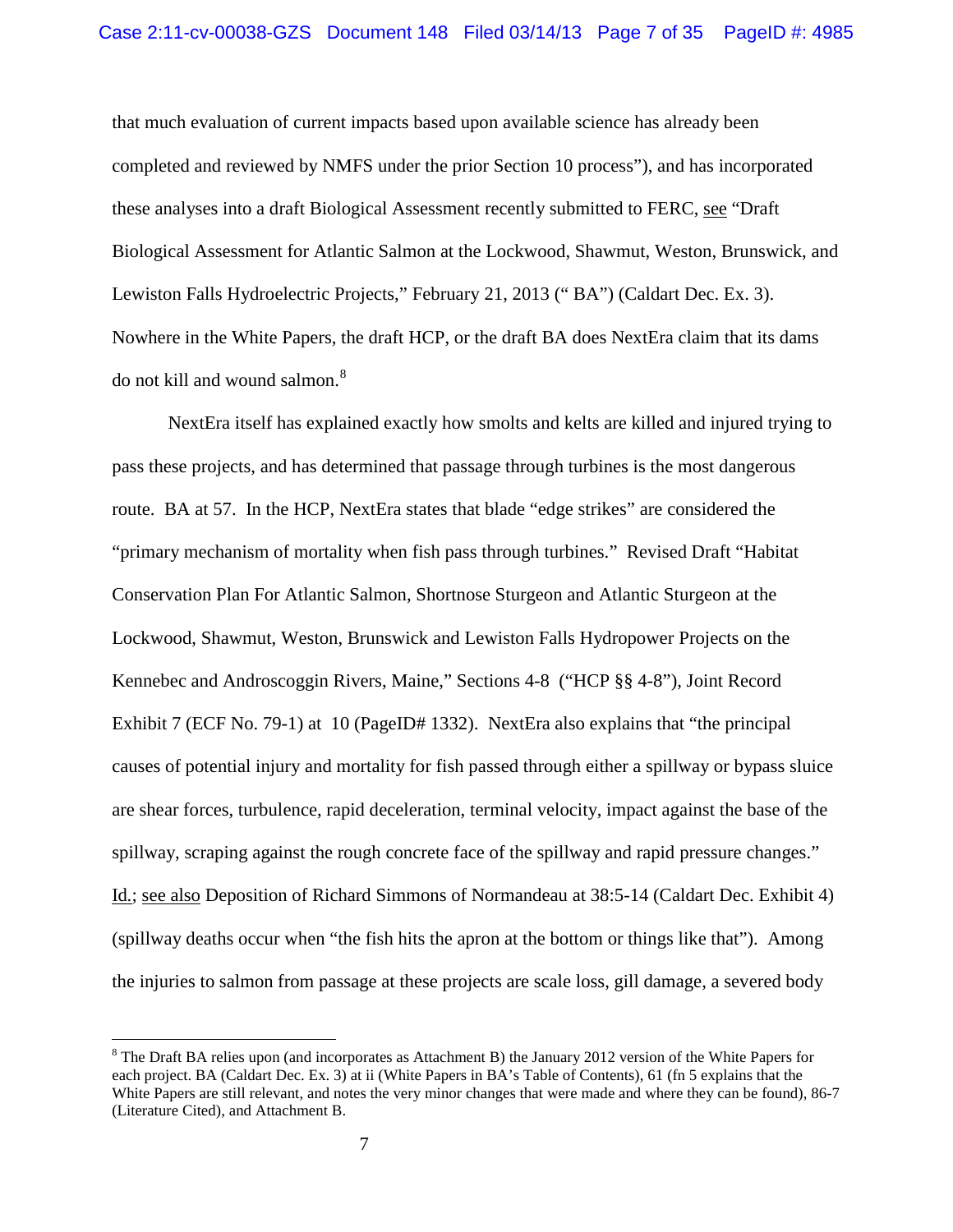or backbone, and a bruised head or body. Review of the Revised-Draft Atlantic Salmon White Papers, Technical Advisory Committee Meeting (9/7/2011) (Caldart Dec. Ex. 21)**.**

More specifically, as set forth in the White Papers, HCP, and draft BA, NextEra has made the following determinations:

*Spillway mortality and injury.* At each of the projects, 2.9% of the smolts that pass over the spillway die within one hour because of such passage, and 3.7% die within 48 hours because of such passage.<sup>[9](#page-7-0)</sup>

*Bypass mortality and injury.* At each of the projects, 2.9% of the smolts that pass

through a bypass die within one hour because of such passage, and 3.7% die within 48 hours

because of such passage.<sup>[10](#page-7-1)</sup>

*Turbine mortality and injury.* At Weston, 11.8% of the smolts passing through the project's turbines (which are all Francis-type turbines) are killed.<sup>[11](#page-7-2)</sup> At Shawmut, 15.3% of the smolts passing through the project's Francis turbines are killed, and 5.7% of the smolts passing through the project's propeller-type turbines are killed.<sup>[12](#page-7-3)</sup> At Lockwood, 18% of the smolts passing through the project's Francis-type turbines are killed, and 8.4% of the smolts passing

<span id="page-7-0"></span> <sup>9</sup> BA at 63; "A Review Of Effects Of The Lockwood Project On The Kennebec River, Maine On Atlantic Salmon (*SalmoSalar*) Smolt And Kelt Downstream Passage And Adult Upstream Passage" (1/20/2012) ("Lockwood White Paper"), Joint Record Exhibit 2 (ECF No. 78-2) at 17-18, 21, 32 (PageID# 897-8, 901, 912); "A Review Of Effects Of The Shawmut Project On The Kennebec River, Maine On Atlantic Salmon (*SalmoSalar*) Smolt And Kelt Downstream Passage And Adult Upstream Passage" (1/20/2012) ("Shawmut White Paper"), Joint Record Exhibit 3 (ECF No. 78-3) at 13, 17, 21 (PageID# 1019, 1023, 1027); "A Review Of Effects Of The Weston Project On The Kennebec River, Maine On Atlantic Salmon (*SalmoSalar*) Smolt And Kelt Downstream Passage And Adult Upstream Passage" (1/20/2012) ("Weston White Paper"), Joint Record Exhibit 4 (ECF No. 78-4) at 13, 17-21 (PageID# 1149, 1153-7); "A Review Of Effects Of The Brunswick Project On The Androscoggin River, Maine On Atlantic Salmon (*SalmoSalar*) Smolt And Kelt Downstream Passage And Adult Upstream Passage" (1/20/2012) ("Brunswick White Paper"), Joint Record Exhibit 1 (ECF No. 78-1) at 20 (PageID# 7801).

<span id="page-7-1"></span><sup>&</sup>lt;sup>10</sup> BA at 63; Lockwood White Paper at 18, 21, 32 [78-2] (PageID# 898, 901, 912); Shawmut White Paper at 13, 18, 20-1 [78-3] (PageID# 1019, 102, 1026-7); Weston White Paper at 13, 19-21 [78-4] (PageID# 1149, 1153-7); Brunswick White Paper at 21 [78-1] (PageID# 802).

<span id="page-7-2"></span><sup>&</sup>lt;sup>11</sup> Weston White Paper at 20 [78-4] (PageID# 1156); HCP  $\S 4$ -8 at 10 [79-1] (PageID# 1332). All of the turbine mortality estimates referenced in this paragraph are also in the right-hand column in Table 8.2-2 on page 64 of the draft BA, although they are given as survival estimates (the inverse of mortality estimates).

<span id="page-7-3"></span><sup>&</sup>lt;sup>12</sup> Shawmut White Paper at 21 [78-3] (PageID# 1027); HCP §4-8 at 10 [79-1] (PageID# 1332).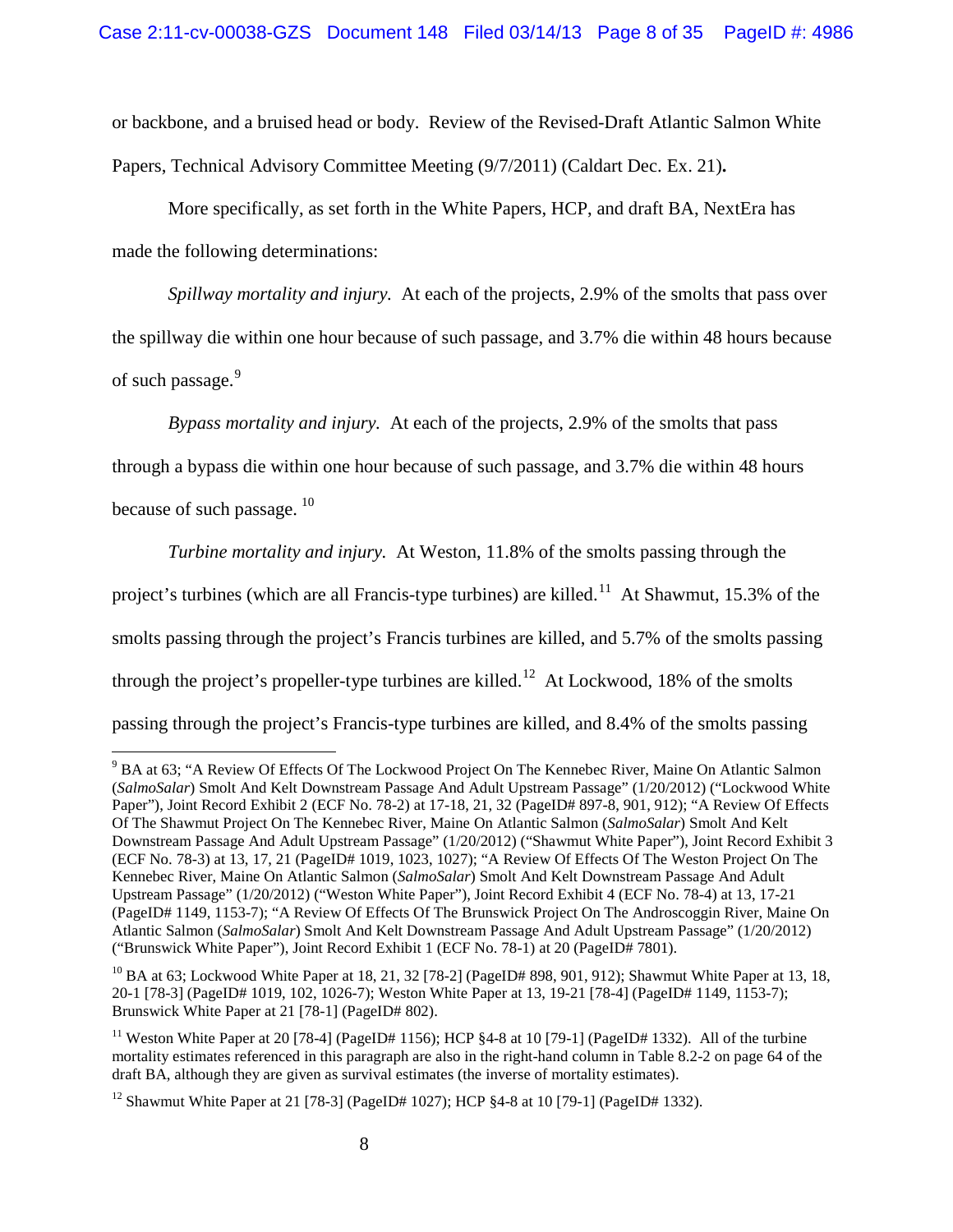through the project's Kaplan-type turbine are killed.<sup>13</sup> At Brunswick, 7.3% of the smolts passing through the project's turbines (which are all propeller-type) are killed.<sup>[14](#page-8-1)</sup> Kelt mortality rates are higher. BA at 70 (Table 8.2-9) (mortality ranges from 46.2% to 18.9%, depending on turbine).

In other words, NextEra's own analysis shows that a significant number of the smolts passing each project are killed or injured, no matter what route they use, with passage via project turbines clearly being the most dangerous route. The precise number killed and injured in any given year will vary with the size of the smolt population on each river, but there is no doubt that a take of smolts occurs every year. For example, the Maine Department of Marine Resources ("MDMR") estimates that 13,892 smolts were produced in the Sandy River in 2012. Biological Opinion for the Hydro-Kennebec Project (9/7/2012) ("Hydro Kennebec BiOp") at 60 (Caldart Dec. Ex. 5). To reach the sea, these smolts would have had to pass the Weston, Shawmut, and Lockwood projects and, as NextEra acknowledges here, many of them were killed or injured attempting to do so.

NextEra used two scientifically accepted methodologies to determine the take of salmon smolts and kelts passing through the turbines at these projects. The mortality estimates cited above are based on application of the Advance Hydro Turbine model (also called the "Franke model"), a computer model that uses the physical and operational characteristics of the specific turbines at a project and certain other operational characteristics of a project to calculate a project-specific estimate of turbine mortality. Richter Dep. at 317:5-12 [82-5] (PageID# 3140); BA at 63 ("site-specific" parameters used). NextEra also estimated turbine mortality using the results of empirical studies conducted at other hydroelectric projects deemed similar to NextEra's projects. NextEra considers the Franke model calculations more representative of the

<span id="page-8-0"></span><sup>&</sup>lt;sup>13</sup> Lockwood White Paper at 21 [78-2] (PageID# 901); HCP §4-8 at 10 [79-1] (PageID# 1332).

<span id="page-8-1"></span><sup>&</sup>lt;sup>14</sup> Brunswick White Paper at 22 [78-1] (PageID# 803); HCP §4-8 at 10 [79-1] (PageID# 1332).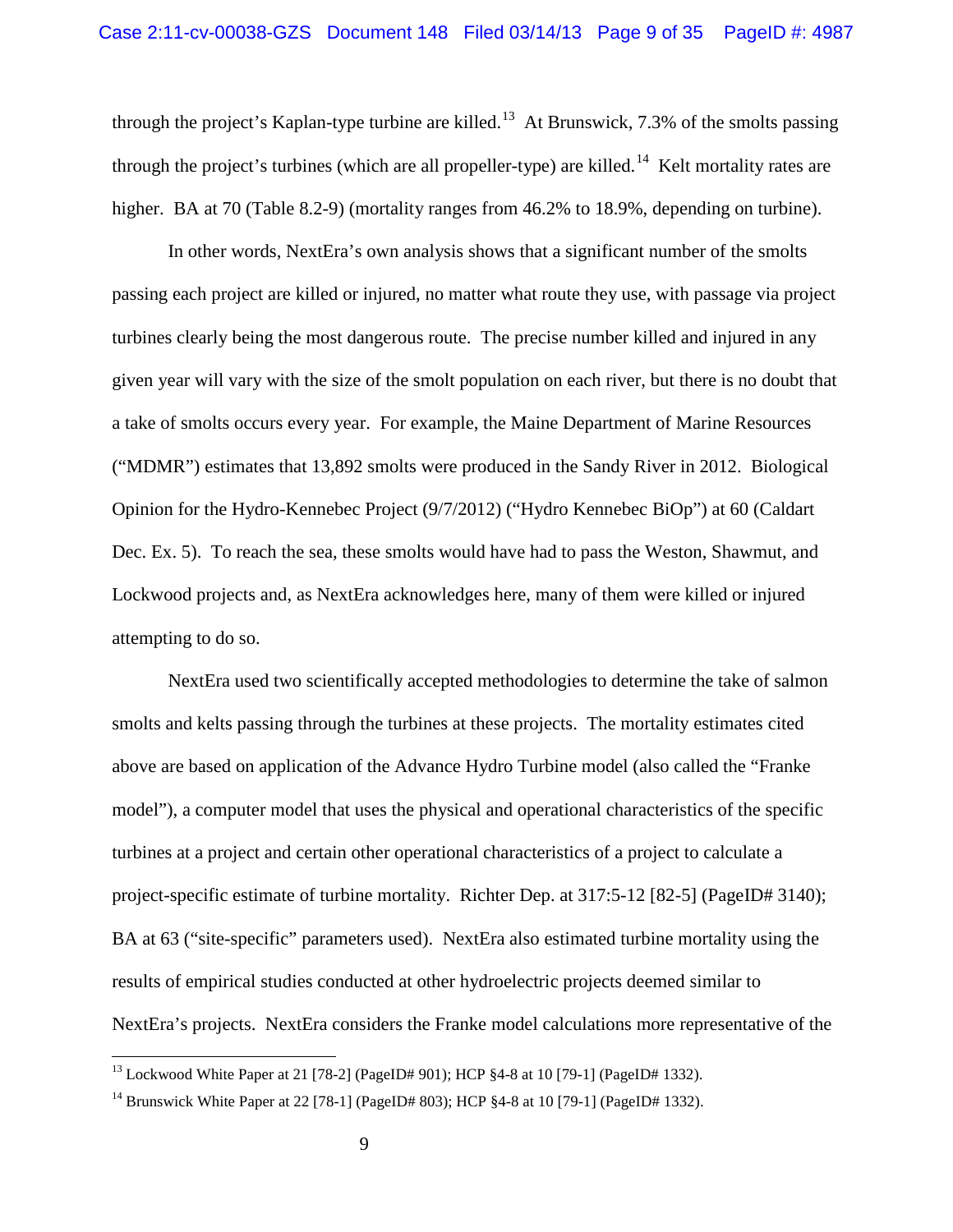actual mortality caused by its turbines, since they incorporate site-specific data. Richter Dep. at 317:9-12 [82-5] (PageID# 3140). However, the mortality rates generated by the two methods are similar, which adds internal reliability to the estimates.<sup>[15](#page-9-0)</sup> Moreover, use of the empirical studies conducted at similar projects also allowed NextEra to estimate non-lethal injury (in addition to mortality), which gives a more complete picture of the level of "take" (including "harm" and "wound") caused by the projects' turbines. For example, NextEra estimates that, for any starting group of salmon smolts that passes through the Francis-type turbines at each of the three Kennebec River projects, over half  $(51\%)$  will be killed or injured as a result of such passage.<sup>[16](#page-9-1)</sup> Jeff Murphy of NMFS has informed NextEra that "practically any injury to a smolt may compromise its ability to osmoregulate [that is, to adapt to the changing salt concentration in its environment] as it enters salt water." Lockwood White Paper at C-8 [78-2] (PageID# 988).

<span id="page-9-0"></span> <sup>15</sup> As discussed below, Plaintiffs' expert Randy Bailey believes NextEra's turbine mortality rates *underestimate* the actual mortality caused to salmon smolts by the turbines at the NextEra projects.

<span id="page-9-1"></span><sup>&</sup>lt;sup>16</sup> The estimates for each dam are summarized in the first column of Table 8.2-2 on page 64 of the draft BA. Using empirical studies at other hydroelectric projects, NextEra calculates that 16.2% of the salmon smolts passing through any of the four Francis turbines at the Weston Project will be killed or injured by such passage. Weston White Paper at 22 [78-4] (PageID# 1158); Richter 30(b)(6) Dep. at 356-57 [82-5] (PageID# 3150). Thus, if 100 smolts pass through the Weston turbines, 16 will be killed or injured, leaving 84 uninjured smolts to move downstream toward the Shawmut Project. NextEra calculates that 23.8% of the smolts passing through any of the six Francis turbines at the Shawmut Project will be killed or injured by such passage. Shawmut White Paper at 23 [78-3] (PageID# 1029); Richter 30(b)(6) Dep. at 356-57 [82-5] (PageID# 3150). If the 84 uninjured smolts that passed through the Weston turbines entered Shawmut's Francis turbines, 20 (23.8% of 84) of these would be killed or injured, leaving 64 uninjured smolts from the original 100 to continue downstream toward the Hydro Kennebec and Lockwood projects. NextEra calculates that 23.8% of the smolts passing through any of the six Francis turbines at the Lockwood Project will be killed or injured by such passage. Lockwood White Paper at 23 [78-2] (PageID# 903); Richter Dep. at 356-57 [82-5] (PageID# 3150). Thus, even if all 64 uninjured smolts managed to pass Hydro Kennebec without injury, another 15 (23.8% of 64) of them would be killed or injured if they entered the Francis turbines at Lockwood, leaving only 49 of the original 100 smolts uninjured. This represents an "upper-bound" turbine mortality and injury rate from NextEra's estimates of 51%, since it assumes all fish passing via the most dangerous turbines at each NextEra project. A "lower-bound" mortality and injury rate for turbine passage at these projects can be calculated by assuming that the smolts passing Shawmut and Lockwood do so through the propeller and Kaplan turbines at those projects rather than the more dangerous Francis turbines (Weston has only Francis turbines). And the Brunswick Project alone kills or injures 7.5% of the smolts passing through its turbines, thus posing a direct threat to the much smaller Atlantic salmon population on the Androscoggin River.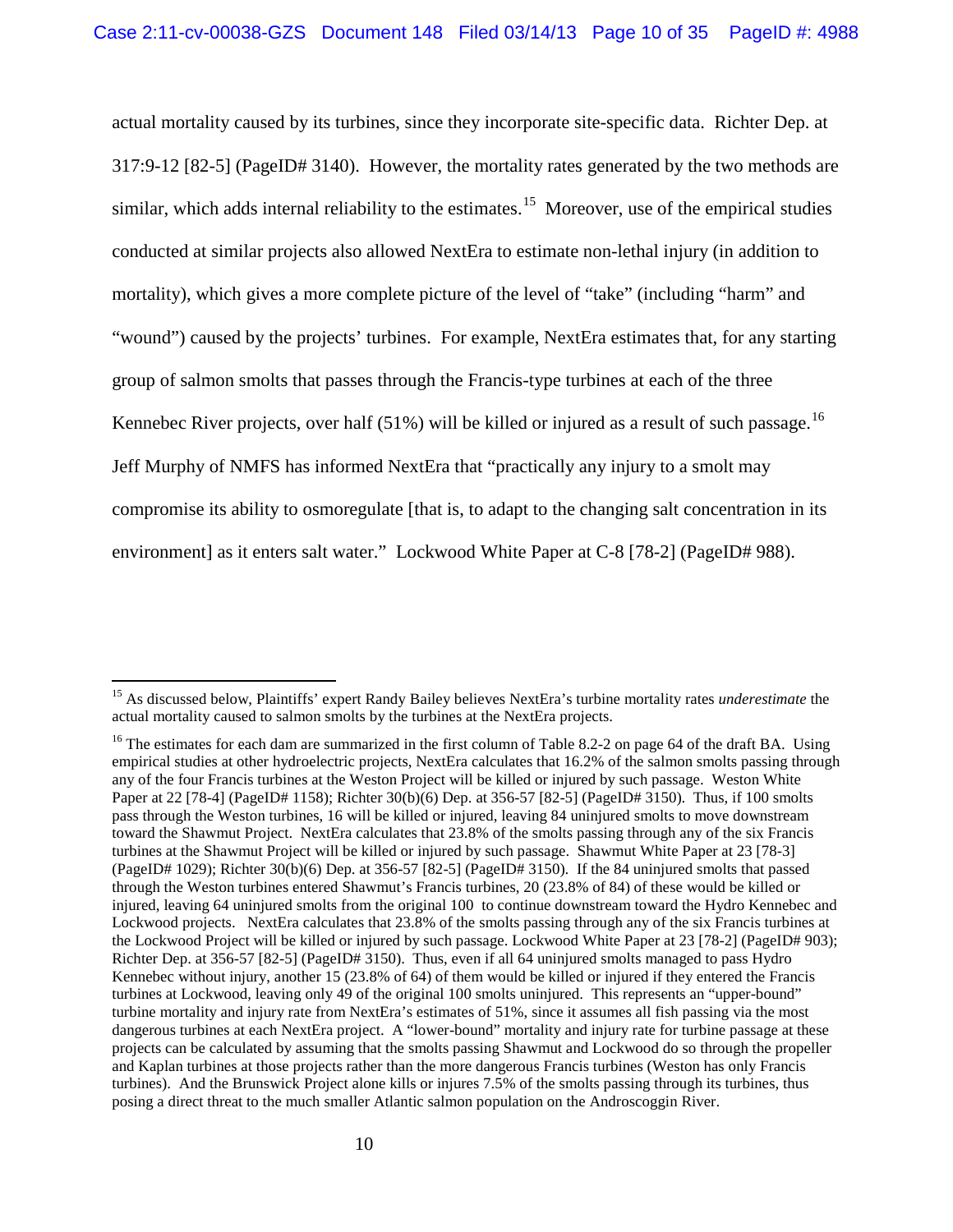# **2. Site-specific information for each project shows that Atlantic salmon are killed and injured at predictable rates each year at each of the NextEra projects.**

NextEra has calculated a "whole station survival" estimate for each project, which (as defined by NextEra for the projects at issue here) is the percentage of those downstreammigrating salmon passing the project that survive such passage (and, conversely, the percentage that do not). Richter Dep. at 294:13-18 [82-5] (PageID# 3134); Bley Dep. at 192:17-193:20. Using a site-specific passage study conducted at Lockwood in 2011 and site-specific flow data gathered at the other three projects, the whole station survival figures take into account the frequency with which each downstream passage route (turbines, spillway, or bypass) is likely to be used. Bley Dep. at 192:17-193:20; HCP §4-8 at 9 [79-1] (PageID# 1331). When asked (with respect to Lockwood) whether NextEra believes assumptions used in determining whole station survival "capture actual operating conditions," Mr. Richter testified (after an objection), "It's close enough, I would say yes." Richter Dep. at 322:11-323:4 [82-5] (PageID# 3141-2). NextEra's whole station survival figures for smolts, based on the White Papers, are:

| <b>Project</b>   | <b>Percent survival</b> | <b>Percent killed</b> |
|------------------|-------------------------|-----------------------|
| Weston           | 92-94%                  | $6 - 8\%$             |
| Shawmut          | $90 - 91\%$             | $9-10%$               |
| Lockwood         | 90-93%                  | $7 - 10%$             |
| <b>Brunswick</b> | 93-95%                  | $5 - 7%$              |

BA at 65 (Table 8.2-4); HCP §4-8 at 34 (Table 4.4-1) [79-1] (PageID# 1356); Bley Dep. at 87:20-87:25; 88:24-89:1. The whole station survival estimates for salmon kelts range from a low of 73% (27% mortality) at Lockwood to a high of 89% (11% mortality) at Shawmut. HCP §4-8 at 34 (Table 4.4-1); BA at 70 (Table 8.2-10).

For each project, NextEra also calculated "primary" whole station smolt survival estimates, which calculate the combined mortality *and injury* rate of smolts passing each project: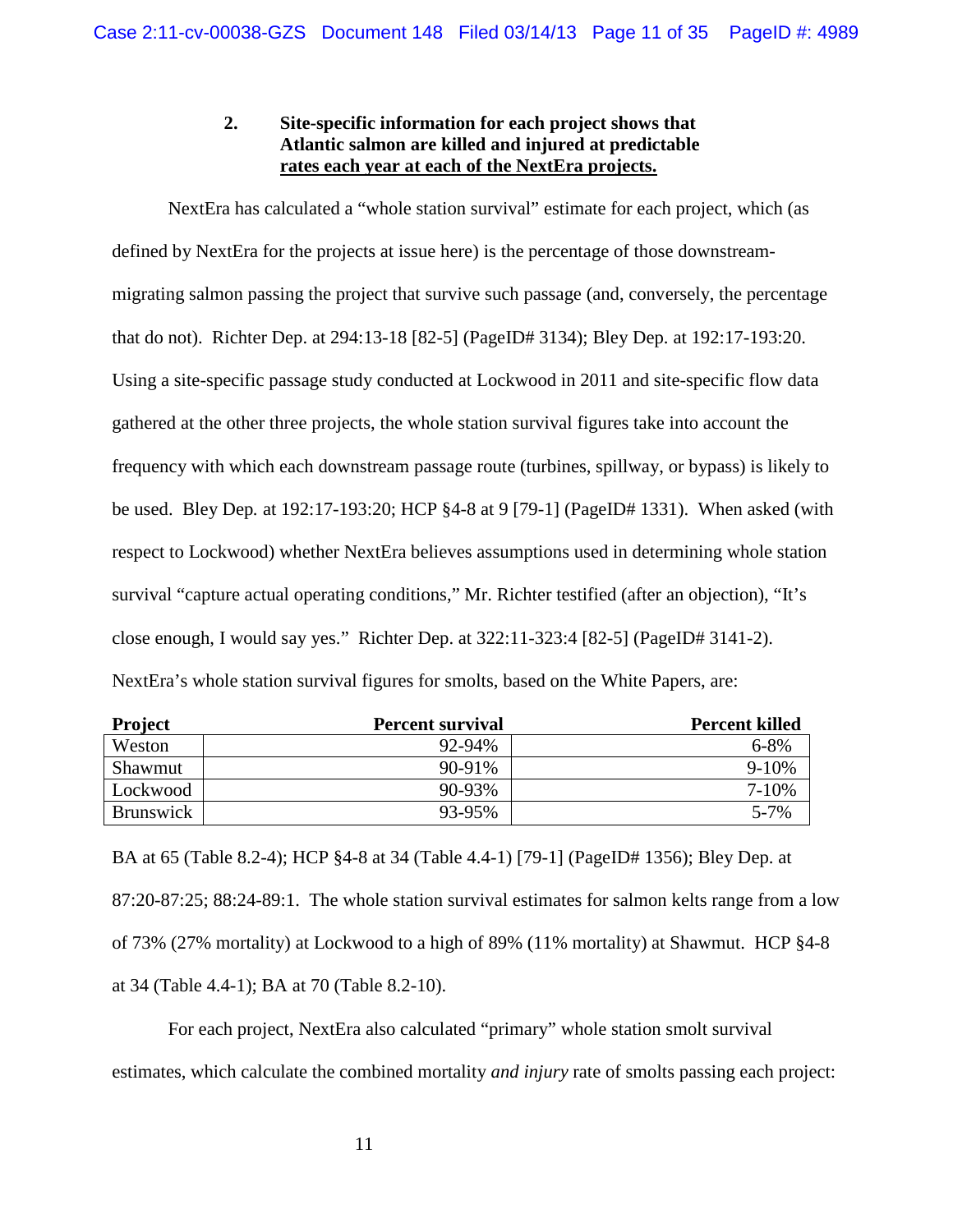| <b>Project</b>   | Percent uninjured | Percent injured or killed |
|------------------|-------------------|---------------------------|
| Weston           | 83%               | 7%                        |
| Shawmut          | 82%               | 18%                       |
| Lockwood         | 85%               | 15%                       |
| <b>Brunswick</b> | 91%               | 9%                        |

HCP §§ 4-8 at 10 (Table 4.2-3) [79-1] (PageID#1332 ); Weston White Paper at 16-23 [78-4] (PageID# 1152-59); Shawmut White Paper at 17-23 [78-3] (PageID# 1023-29); Lockwood White Paper at 17-23 [78-2] (PageID# 897-903); Brunswick White Paper at 16-23 [78-1] (PageID# 797-804).

NextEra considers these "desktop" survival analyses to be "a well-accepted method for modeling the expected survival of migratory fishes at hydroelectric facilities." Richter Dep. at 215:25-216:4 [82-4] (PageID# 3113). NMFS agrees, and relies on such analyses so long as they evaluate delayed, and not simply immediate, mortality. NMFS, Atlantic Salmon Survival Estimates at Mainstem Hydroelectric Facilities in the Penobscot River, at 2 (Caldart Dec. Ex. 6) ("Desktop survival analyses have been used in numerous situations to evaluate the impacts of hydroelectric facilities[,] are based on the characteristics of the dam, the fish and the environment," and are a "well-accepted" methodology for such purpose).

### **3. The four projects also kill smolts by increasing predation.**

NMFS informed NextEra that it believes NextEra's projects are likely causing salmon to be subject to increased incidences of predation, above what would occur naturally. Richter Dep. at 335:9-15 [82-5] (PageID# 3145). NextEra has determined that Atlantic salmon smolts are a food source for a number of aquatic, avian, and mammalian predators present in the Kennebec and Androscoggin Rivers. HCP §§ 4-8 at 18 [79-1] (PageID#1340); Simmons Dep. at 204:8-12. NextEra estimates, based on empirical studies conducted at other rivers, that 1% of migrating smolts are lost to predation in each of the tailraces immediately below the NextEra projects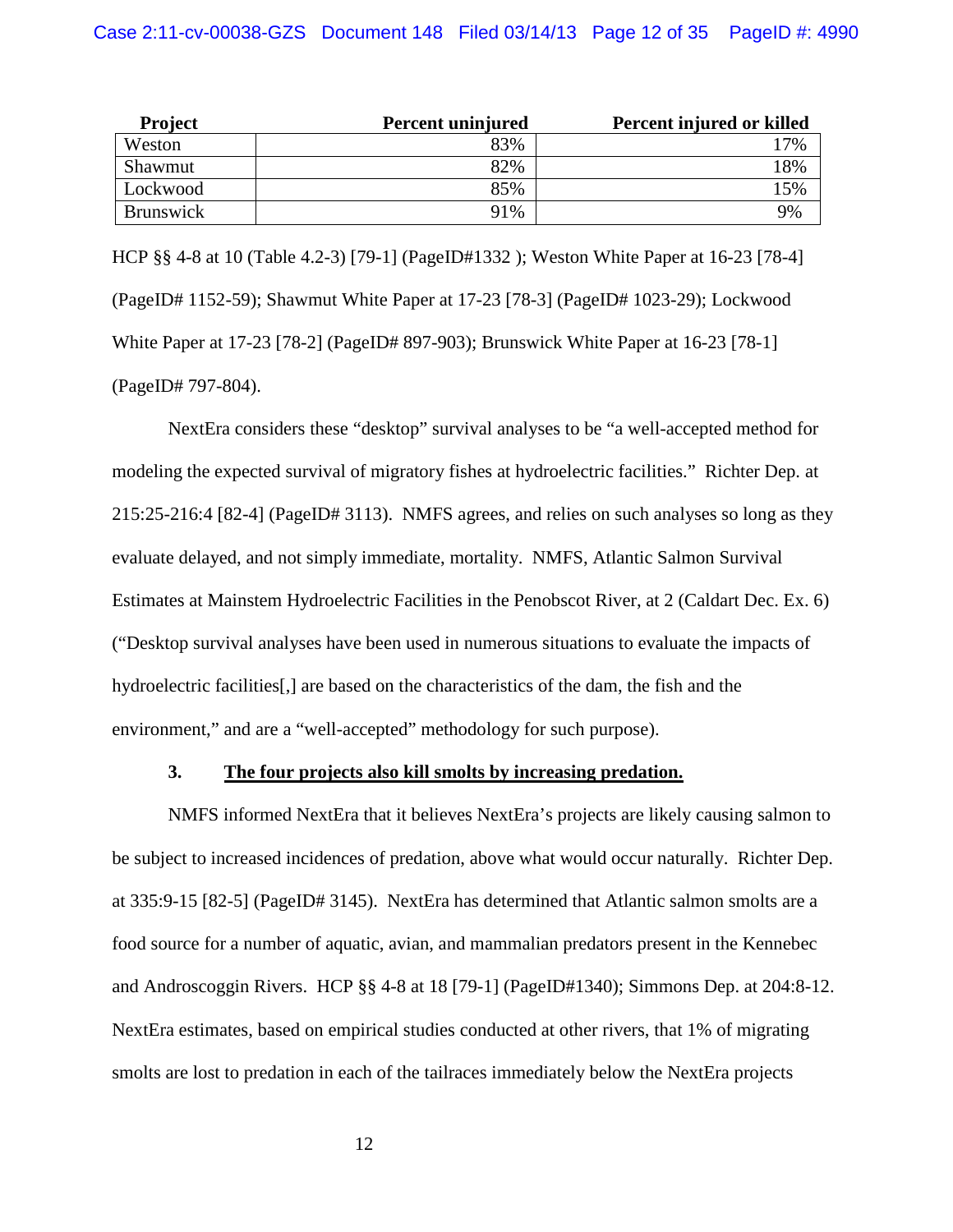(HCP §§ 4-8 at 19 [79-1] (PageID#1341)) and 1.6% are lost to predation in each of the impoundments above the dams (HCP §§ 4-8 at 9-20 [79-1] (PageID#1341-1342)). These predation figures *are not* included in NextEra's calculation of whole station survival for the projects. Bley Dep. at 78:3-6; Simmons Dep. at 204:13-206:10. Adding the 2.6% additional mortality due to predation yields the following mortality and injury levels:

|  | <b>Project</b>   | <b>Percent killed</b> | Percent injured or killed |
|--|------------------|-----------------------|---------------------------|
|  | Weston           | 8.6-10.6%             | 19.6%                     |
|  | Shawmut          | 11.6-12.6%            | 20.6%                     |
|  | Lockwood         | 9.6-12.5%             | 19.6%                     |
|  | <b>Brunswick</b> | $7.6 - 10.6\%$        | 1.6%                      |

#### **4. Radio telemetry studies performed at the NextEra projects establish take.**

In the springs of 2007, 2011, and 2012, Normandeau Associates, at NextEra's request, performed studies of Atlantic salmon smolts passing through one or more of the NextEra projects using radio telemetry technology. The mortality data in these site-specific, empirical studies were not considered in the Court's summary judgment ruling; they document actual takes at NextEra's projects.

In these studies, smolts were "tagged" with radio transmitters, released into the river above one or more projects, and tracked as they moved downstream and past the projects. Richter Dep. at 108:5-11, 16-19, 24-25 [82-4] (PageID#3086). When properly conducted, radio telemetry studies are well-accepted among fisheries biologists as a means of assessing fish passage routes, and also likely mortality from such passage, at hydroelectric projects. Declaration of Randy Bailey ("Bailey Dec.")  $\P$  65. 68.<sup>[17](#page-12-0)</sup> NextEra, too, believes that radio telemetry studies provide information regarding fish passage mortality at hydroelectric projects (but that they do not provide as much information on mortality as do mark-recapture studies, the

<span id="page-12-0"></span><sup>&</sup>lt;sup>17</sup> Mr. Bailey's qualifications are set forth in  $\P\P$  1-5, 7-9 of his declaration. Plaintiffs request that the Court rule Mr. Bailey is an expert in the subjects on which he is testifying. Fed. R. Evid. 702(a).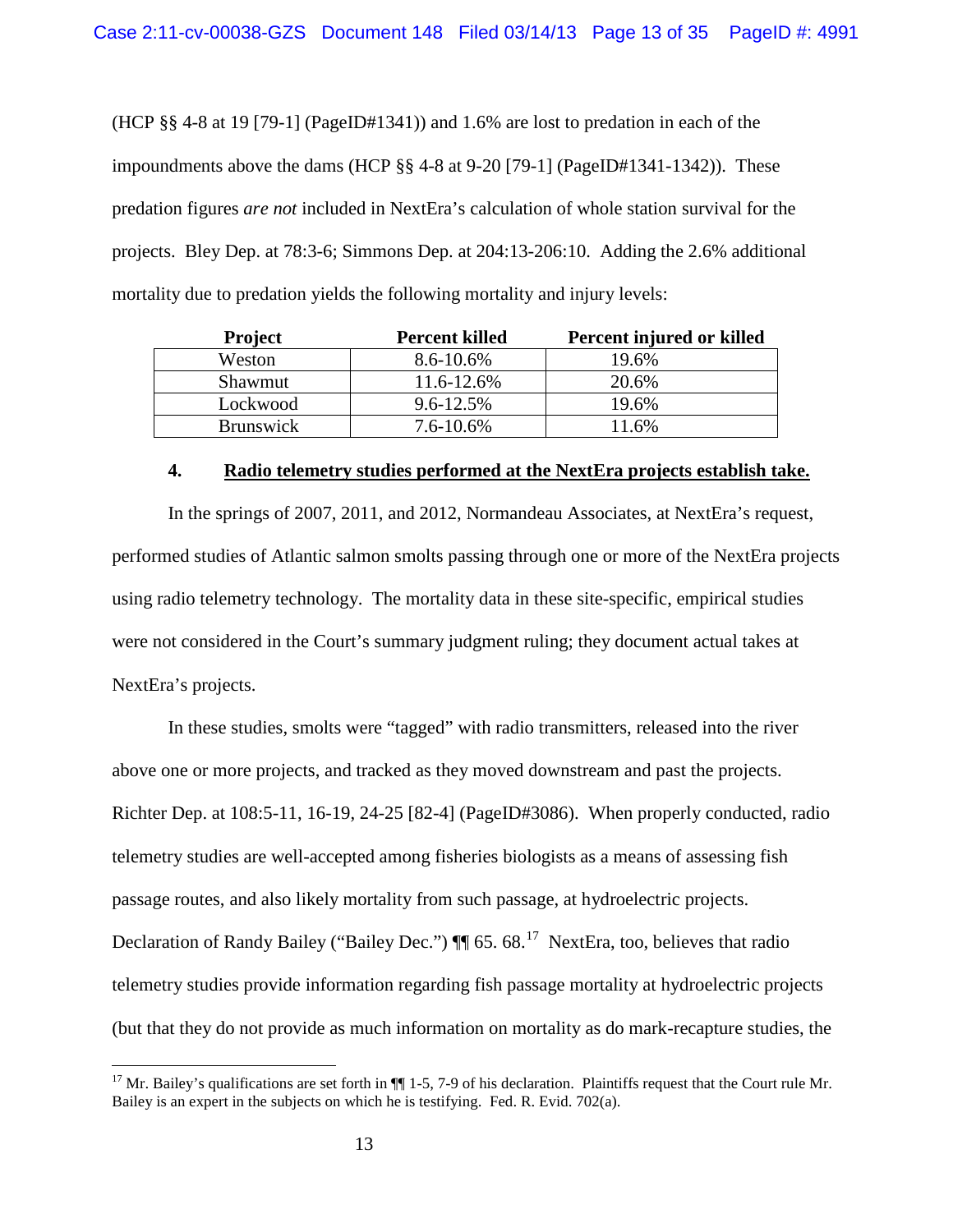type of empirical studies on which NextEra based the injury and mortality estimates discussed above). Richter Dep. at 229:24-230:6 [82-4] (PageID# 3116-7)

*The 2007 Study*. The 2007 radio telemetry study was conducted only at Lockwood, and was conducted on several types of fish, including Atlantic salmon smolts and adults and American shad adults. Richter Dep. at 220:3-23 [82-4] (PageID#3114). Of the 37 smolts in the study that were determined to have passed through Lockwood's turbines, five became stationary shortly after passing the project, and were believed (in accordance with accepted practice) to have died as a result of passage.<sup>[18](#page-13-0)</sup> This is an empirical, site-specific, immediate turbine mortality rate of 13.5%. Appendix B to 2007 Kennebec River Diadromous Fish Restoration Annual Reports: Evaluation of Atlantic Salmon Smolt Downstream Passage at the Lockwood Project ("2007 Downstream Smolt Passage at Lockwood") at 5 (§ 3.2.4, titled "Smolt Mortality") (Caldart Dec. Ex. 7). Overall, of the 64 smolts released above Lockwood in the study, six became stationary shortly after passing the project, and were thus assumed to have died as a result of passage, for a "whole station" immediate mortality rate of 9.4%. Id. Immediate morality was also experienced by other types of fish passing the project during the study.<sup>[19](#page-13-1)</sup>

NextEra believes that, with the exception of the portion of the study dealing with adult

<span id="page-13-0"></span> $18$  It is commonly-accepted practice among fisheries biologists to conclude that a fish dropping out of the water column and becoming motionless shortly after project passage in a well-designed radio telemetry study has died as a result of such passage. Bailey Dec. ¶¶ 68, 72; Simmons Dep. at 65:18-66:19 (NextEra's consultant, fisheries biologist Richard Simmons, testified that fish killed by turbines usually drop to the bottom and remain motionless).

<span id="page-13-1"></span><sup>&</sup>lt;sup>19</sup> For example, the immediate mortality rate for adult shad passing through Lockwood's Francis turbines in the study was 27%, and the immediate mortality rate for those passing through the project's Kaplan turbine was 30%. Richter Dep. at 242 [82-4] (PageID# 3120) (73% and 70% immediate survival, respectively). Similarly, the immediate mortality rate for salmon adults passing through the project's turbines (albeit from a small sample size) was 33.3%. Id. at 239:13-20; 240:22-24 [82-4] (PageID# 3119). Moreover, one of the adult salmon was found dead in the project's trash racks (which are used in an effort to keep debris out of the turbine intakes). Appendix D to 2007 Kennebec River Diadromous Fish Restoration Annual Reports: Evaluation of Atlantic Salmon Kelt Downstream Passage at the Lockwood Project ("2007 Downstream Kelt Passage at Lockwood"), Exhibit 3 to Declaration of Joseph J. Mann ("June 29th Mann Dec.") [No. 113-3] at 5, Section 113-3 (Page ID# 4457).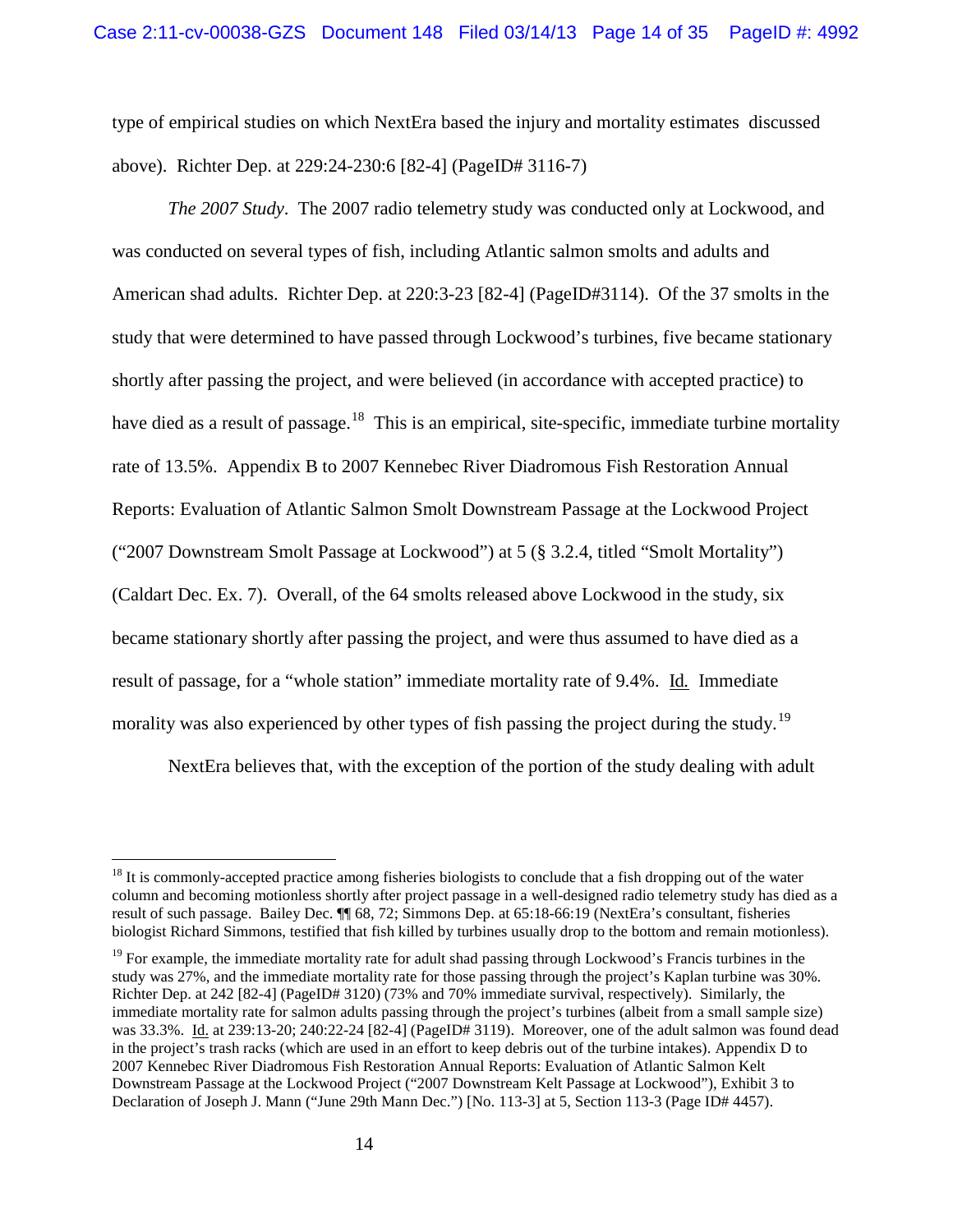salmon (where the test fish were too small, which could *understate* mortality<sup>[20](#page-14-0)</sup>), the results of this study are "scientifically defensible." Richter Dep. at 222:6-8 [82-4] (PageID# 3116). NextEra also reported to FERC that the smolt mortality findings in the study are "valid within the limits of the study," id. at 228 [82-4] (PageID# 3116), which was an acknowledgement that the study measured only immediate mortality, and was not designed to measure (and did not measure) any additional delayed mortality or injury, id. at 228-29 [82-4] (PageID# 3116).<sup>[21](#page-14-1)</sup>

*The 2011 Study.* Normandeau conducted another radio telemetry study of Atlantic salmon smolts at Lockwood in late May and early June,  $2011$ <sup>[22](#page-14-2)</sup> NextEra reviewed the protocol and results of the study, and believes them to be "scientifically defensible." Richter Dep. at 116:1-3 [82-4] (PageID#3088). The study, which was done after NextEra had installed a downstream bypass in the forebay and a boom meant to guide fish to that bypass, nonetheless showed that only 12 of the 64 smolts entering the Lockwood forebay (18.8%) passed the project via the bypass, while 52 (81.2%) passed via the turbines. Downstream Passage Effectiveness for the Passage of Atlantic Salmon Smolts at the Lockwood Project ("2011 Lockwood Passage Report") (Caldart Dec. Ex. 8) at 15, 47 (Table 17). Of the 52 smolts passing via the turbines, nine (17.3%) were undetected at the downstream monitoring station, id. at 47 (Table 17), which

<span id="page-14-0"></span><sup>&</sup>lt;sup>20</sup> NextEra believes the portion of the study involving adult salmon is not representative of actual conditions on the Kennebec River because the hatchery adult salmon used in the study were only two-thirds the size of Atlantic salmon kelts found in that river. Id. at 222-23 [82-4] (PageID# 3115). Because they are larger, the incidence of blade strike – and thus mortality – is *higher* for real-world salmon adults passing through turbines than that shown by this study. Bailey Dec. ¶ 22 (turbine mortality increases with fish length).

<span id="page-14-1"></span> $21$  Although the 2007 study was performed prior to the listing of the Kennebec salmon as endangered, its results are nonetheless probative of passage mortality at the NextEra projects after the 2009 listing. Since the 2007 study, NextEra has installed a downstream fish bypass in the Lockwood forebay, and has utilized a guidance boom in conjunction with this bypass. Richter Dep. at 221:8-12 [82-4] (PageID# 3114). (The impact of these improvements was evaluated in the 2011 and 2012 studies discussed below.) However, the turbines presently in use at the project are the same as those evaluated in the 2007 study (and are similar to those used at the other three NextEra projects), and this study establishes, by NextEra's own acknowledgement, *that these turbines kill fish, including salmon smolts, immediately upon passage*. And the rates for *delayed* turbine mortality and injury, as indicated by NextEra's own estimates (as discussed above), can be expected to be substantially higher.

<span id="page-14-2"></span> $^{22}$  NextEra's Richter testified that conducting the smolt study in June was proper because the river water temperature at that point was still at the right level for smolt migration. Richter Dep. at 114:17-115:22 [82-4] (PageID# 3088).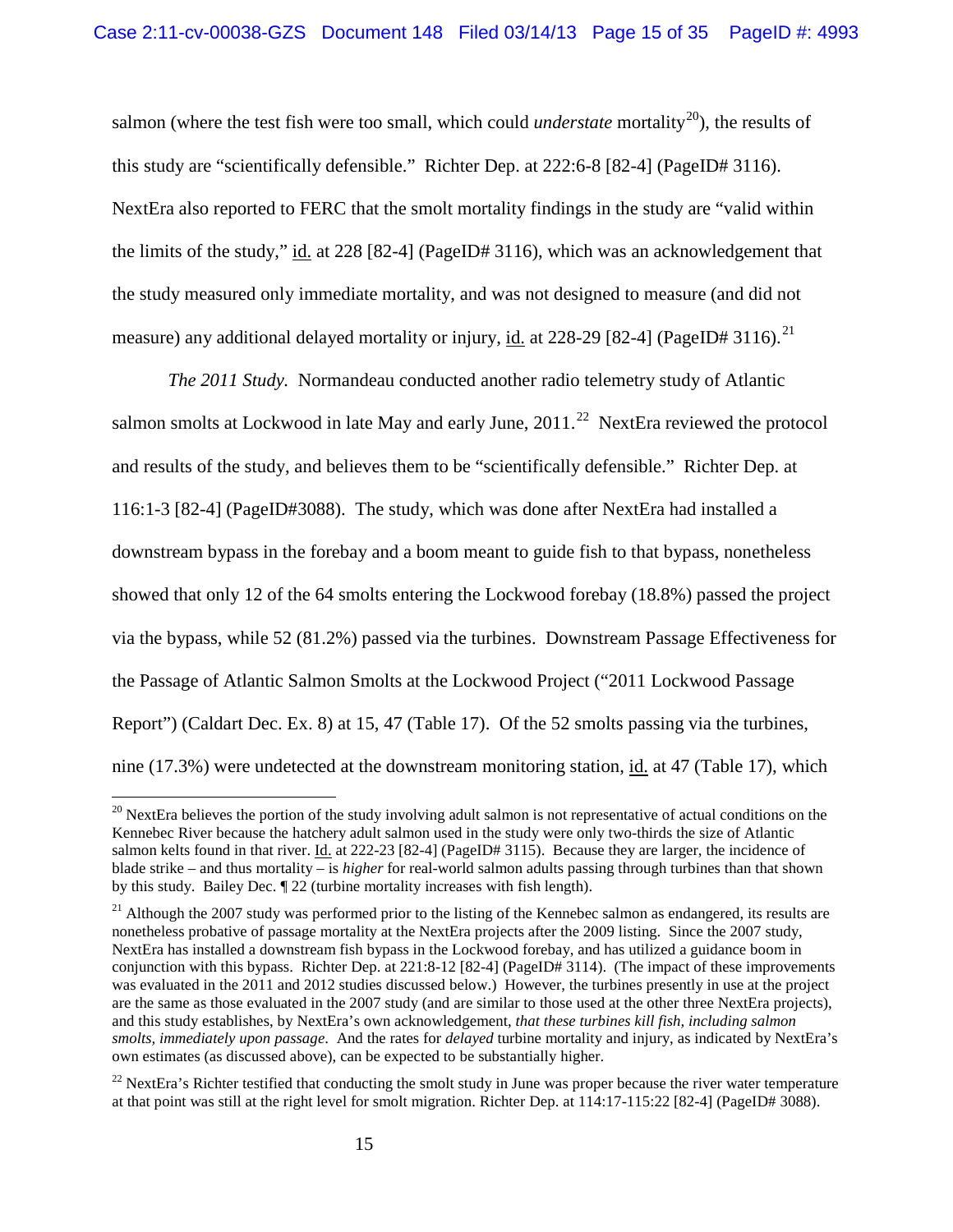is a strong indication that they died before reaching the station, Bailey Dec.  $\P$  75-76.<sup>[23](#page-15-0)</sup>

*The 2012 Study.* A third radio telemetry study was performed by Normandeau for NextEra in May and June of 2012; this study tracked five groups of Atlantic salmon smolts past all three of NextEra's Kennebec dams, and six additional groups past Lockwood alone. Downstream Passage Effectiveness for the Passage of Atlantic Salmon Smolts at the Weston, Shawmut and Lockwood Projects ("2012 Study") (Caldart Dec. Ex. 9) at 1, Table 11. Prior to the study, NextEra had installed a guidance boom at Weston, id., and had taken measures designed to improve the guidance boom at Lockwood, id, at  $3.^{24}$  $3.^{24}$  $3.^{24}$  In a further effort to direct the smolts in the study away from the projects' turbines, NextEra increased the downstream bypass flow above normal operating practices at each of the three projects<sup>[25](#page-15-2)</sup> and limited flow going to the more dangerous Francis turbines at Shawmut and Lockwood, id. at 13 (which was not done in the 2011 study). Of the smolts confirmed to have entered the project's forebay: 44.8% (39 of 87) passed through the turbines at Weston, 2012 Study at 47, Table 5; 17.2% (11 of 64) passed through the turbines at Shawmut, id. at 52, Table 10; and 34% (43 of 128) passed through the turbines at Lockwood, id. at 52, Table 11. The lowest rate of turbine passage was at the Shawmut Project, where a gate in the forebay was opened to create a temporary bypass flow 17

<span id="page-15-0"></span> $23$  The Normandeau study report lists "mortality or tag regurgitation" as the "presumed disposition" of six of these fish, and "unknown" for the other three. 2011 Lockwood Passage Report at 37 (Table 17). It is unlikely that tag regurgitation was a factor, however. Normandeau tested a group of the study fish for tag regurgitation propensity prior to conducting the study, and found that 75% of tag regurgitations (3 of 4) occurred within one hour of the tags being implanted; thus Normandeau held all of the smolts for at least four hours after tag insertion, and monitored them for signs of tag regurgitation, before using them in the study. Id. at 7; Bailey Dec. ¶¶ 74-76.

<span id="page-15-1"></span><sup>&</sup>lt;sup>24</sup> Both the Lockwood and Weston booms have experienced operational problems. Richter Dep. at 83:18-21, 86-87, 147:7-10 [82-4] (PageID# 3080, 3081, 3096)

<span id="page-15-2"></span> $^{25}$  In general, the higher the bypass flow, the more likely it is that fish will use the bypass, because fish in the forebay tend to follow flow. Bailey Dec. ¶ 30. During the 2012 study: the Weston bypass flow was maintained, variously, at 6%, 4%, and 2% of turbine flow, 2012 Study at 13, compared with 0.522% during normal operating practice, Bailey Dec. ¶ 30; the Shawmut bypass flow was held at 600 cubic feet per second ("cfs"), 2012 Study at 2, 5, compared with a normal operating bypass flow of 35-40 cfs, Richter Dep. at 550:15-551:10 [82-5] (PageID# 3198-99); and the Lockwood bypass flow was held at 6% of project turbine flow, 2012 Study at 13.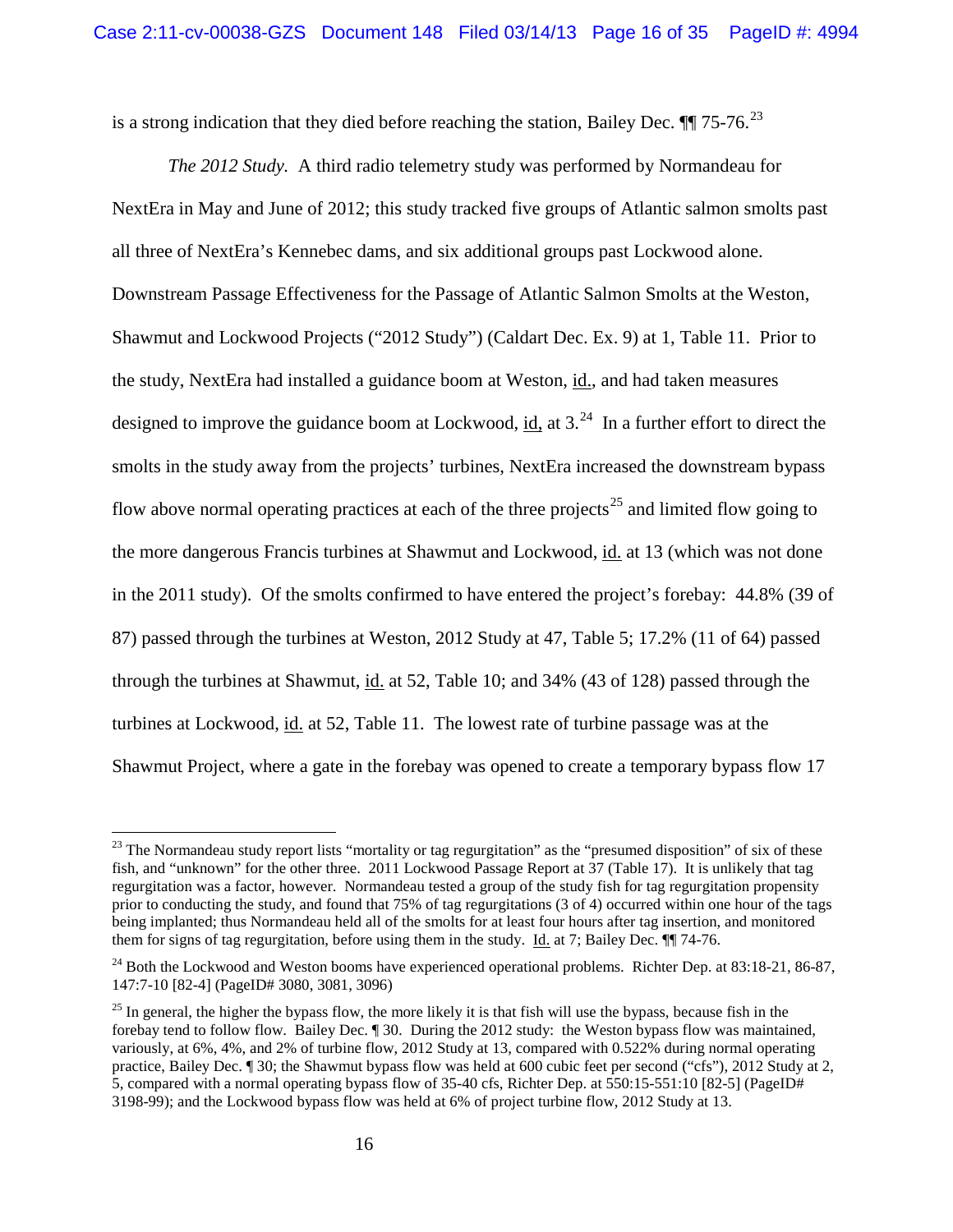times the normal bypass flow. 2012 Study at 2, 5, 33; Bailey Dec.  $\parallel$  38 (600 cfs vs. 35 cfs). <sup>[26](#page-16-0)</sup>

Despite the change from normal operating conditions, 14% of smolts that passed through a project's turbine became stationary immediately after that project, and 7% of smolts that passed through a project's bypass became stationary immediately after that project. An additional 17.2% of smolts that passed through a project's turbine and 8.1% of smolts that passed through a project's bypass were not detected at the downstream monitor below that project.<sup>[27](#page-16-1)</sup> Further, of the 120 smolts released above Weston, 111 passed Weston, but only 34 were confirmed to have survived passage to a point 1.75 miles below Lockwood.<sup>[28](#page-16-2)</sup> NMFS considers fish that "stop moving prior to reaching the most downstream telemetry array or take longer than 24 hours to pass [a] project" to have failed to survive their passage attempt. 8/31/2012

<span id="page-16-1"></span> $27$  For those smolts for whom routes of passage were definitively determined and that did not pass on spill, the number of smolts that were stationary or undetected are as follows (only Lockwood had more than 2 fish pass via spill, see Bailey Dec. ¶78):

| Passage route                            | # stationary immediately<br>downstream of project | # of additional smolts not<br>detected at the monitoring<br>station downstream of project |
|------------------------------------------|---------------------------------------------------|-------------------------------------------------------------------------------------------|
| Weston Francis turbines                  | 4 of 39 (10%)                                     | 10 of 39 (26%)                                                                            |
| Weston bypass                            | 1 of 48 $(2%)$                                    | 12 of 48 (25%)                                                                            |
| Shawmut propeller turbines 2 of 11 (18%) |                                                   | $0 \text{ of } 11$                                                                        |
| Shawmut bypass                           | 3 of 53 (5.7%)                                    | 1 of 53 $(1.9\%)$                                                                         |
| Lockwood Kaplan turbines                 | 5 of 21 (23.8%)                                   | 2 of 21 (9.5%)                                                                            |
| Lockwood Francis turbines                | 2 of 22 $(9.1\%)$                                 | 4 of 22 (18.2%)                                                                           |
| Lockwood bypass                          | 9 of 85 $(10.6\%)$                                | 2 of 85 $(2.4\%)$                                                                         |

2012 Study at 14-25 and Tables 5-6, 8-15.

<span id="page-16-0"></span><sup>&</sup>lt;sup>26</sup> Plaintiffs note that NextEra concedes that the bypass ordinarily used at Shawmut is inadequate. Richter Dep. at 171:20-23, 172-73 (the bypass does not meet NMFS, U.S. Fish and Wildlife Services ("USFWS"), or MDMR design criteria for fish passage) [82-4] (PageID#3102); id. at 184:7-13 [82-4] (PageID# 3105) (this bypass sluice is the only measure taken by NextEra to keep salmon from passing through the turbines).

<span id="page-16-2"></span><sup>&</sup>lt;sup>28</sup> 2012 Study at Tables 6, 12-15. The study report lists project-related mortality (including increased predation) or tag regurgitation as the likely cause of the stationary tags, and project-related mortality (including increased predation), loss of migratory drive, radio tag failure, low river flow, and natural predation as potential causes of the undetected tags. 2012 Study at 14-20, 27, 34 (Weston); 15-20, 33 (Shawmut); 15-25 (Lockwood); 35 (generally). All but tag failure/regurgitation and natural predation are project-related takes and, as discussed below, it is the opinion of Plaintiff's expert that the listed causes beyond project-related mortality were unlikely to have been significant factors in this study.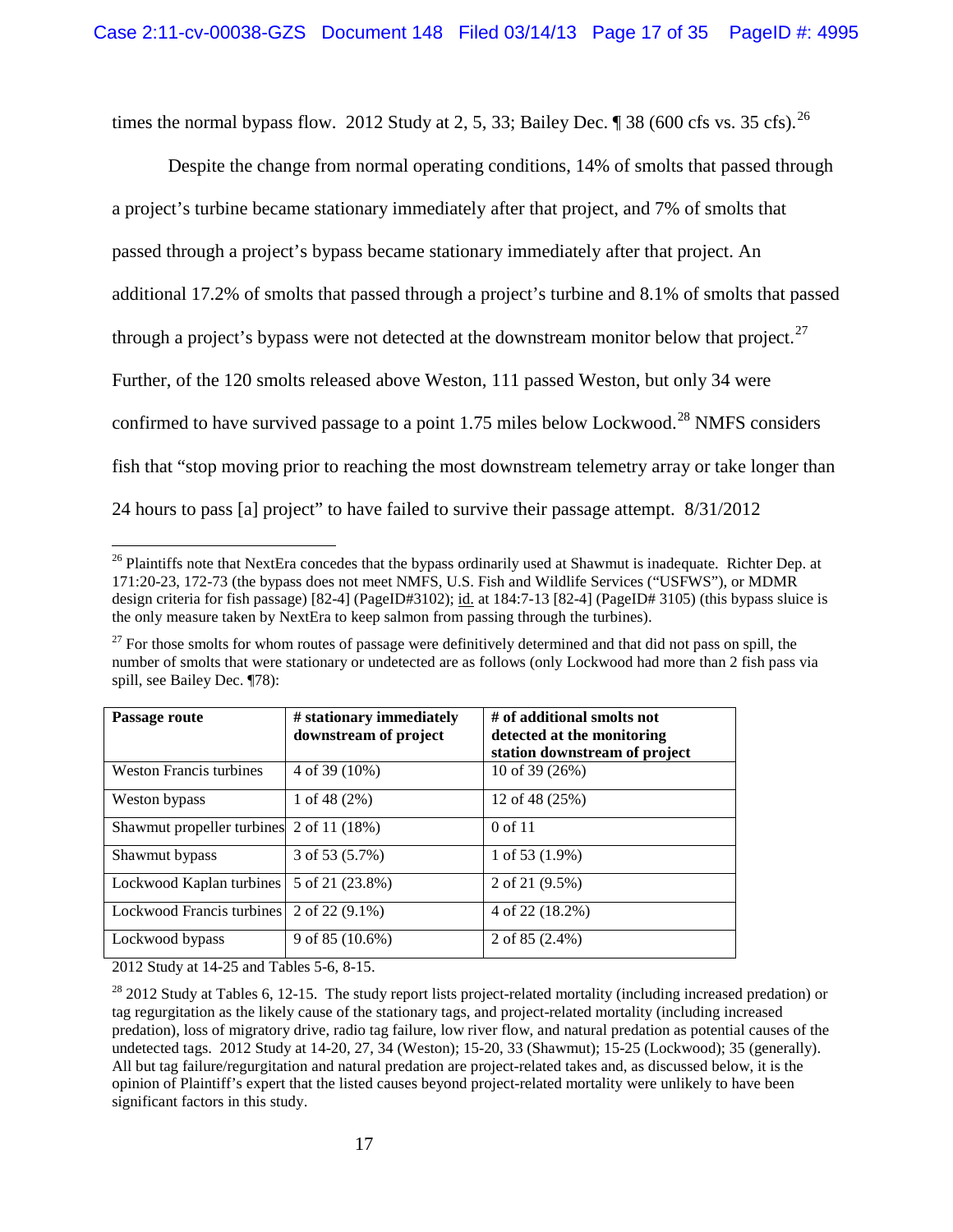Biological Opinion issued for Penobscot River projects owned by Black Bear Hydropower Partners, LLC (Caldart Dec. Ex. 23) at 35.

# **B. Findings Made By The Federal And State Governments Provide Further Evidence That Smolts Are Killed And Injured By All Four Projects.**

Numerous public reports, public records, and other findings made by the federal and state governments constitute further evidence that takes of Atlantic salmon are occurring at the NextEra projects. The Court has found most of these reports and records to be admissible. SJ Order at 4, n.3 [132] (PageID# 4925) (agreeing with Plaintiffs' admissibility analysis and finding the government statements admissible as public records or reports under Fed. R. Evid. 803(8)).<sup>[29](#page-17-0)</sup>

In promulgating the final administrative decision to include the Kennebec and

Androscoggin River populations of Atlantic salmon on the Endangered Species List, the Services

made numerous findings that hydroelectric dams on the Kennebec and Androscoggin Rivers, and

especially their turbines, kill and injure salmon:

- "[T]he greatest impediment to self-sustaining Atlantic salmon populations in Maine is obstructed fish passage and degraded habitat caused by dams." Endangered and threatened species; determination of endangered status for the Gulf of Maine Distinct Population Segment of Atlantic salmon; Final Rule (June 19, 2009) 74 Federal Register 29,344, 29,362 (Caldart Dec. Ex. 10).
- "Dams are known to typically injure or kill between 10 and 30 percent of all fish entrained at turbines." Id.

<span id="page-17-0"></span><sup>&</sup>lt;sup>29</sup> Fed. R. Evid. 803(8)(A)(iii) provides that a "record or statement of a public office" is exempted from the rule against hearsay if it sets forth "factual findings from a legally authorized investigation." See Beech Aircraft Corp. v. Rainey, 488 U.S. 153, 162 (1988) (factually-based opinions by agency are admissible); Lubanski v. Coleco Indus., Inc., 929 F.2d 42, 45 (1st Cir. 1991) (allowable statements "broadly" include factually-based opinions); City of Bangor v. Citizens Commc'n Co., 339 F. Supp. 2d 135, 138 (D. Me. 2004) (party opposing admission has burden to show that factually-based statement in public record is "untrustworth[y]"). Here, both the Services and MDMR have the legal authority – indeed, a legal mandate – to protect Atlantic salmon. The exemption extends to statements made in letters, Sabel v. Mead Johnson & Co., 737 F. Supp. 135, 142 (D. Mass. 1990), and in email messages, Lester v. Natsios, 290 F. Supp. 2d 11, 26 (D.D.C. 2003), and it applies to a government official's analysis of studies conducted by third parties, Sabel, 737 F. Supp. 143-44. Once the requirements of Fed. R. Evid. 803(8)(A)(iii) are satisfied, "the burden of showing untrustworthiness" shifts to the "party *opposing* the introduction of purported hearsay" under Fed. R. Evid. 803(8)(B). Robbins v. Whelan, 653 F.2d 47, 51 (1st Cir. 1981) (emphasis added). Additionally, a statement by a single qualified staff member has been held to be a statement "by" an agency. Pelletier v. Magnuson, 195 F. Supp. 2d 214, 218 (D. Me. 2002).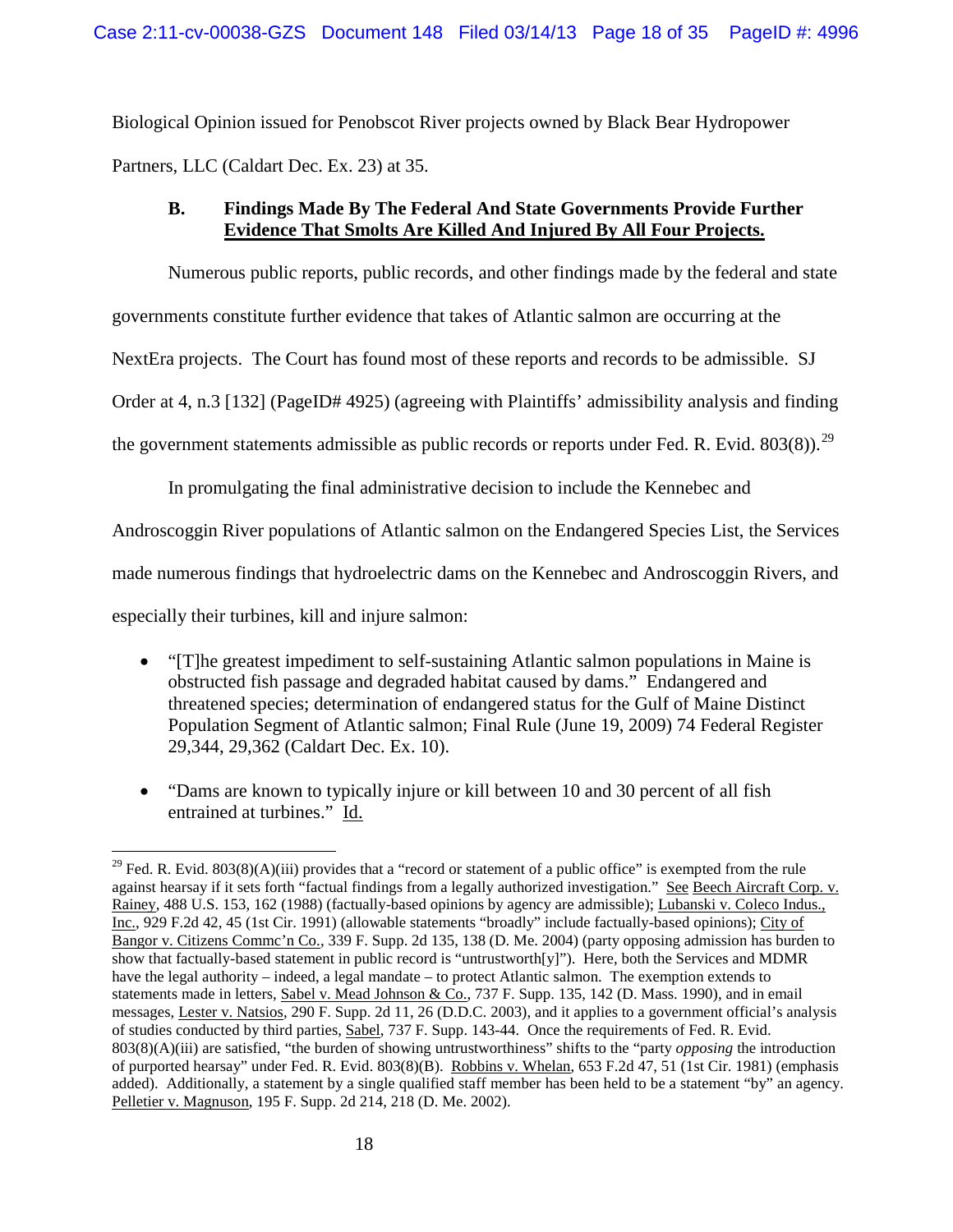- "[D]ams remain a direct and significant threat to Atlantic salmon." Id.
- "Fish passage inefficiency [at dams] also leads to direct mortality of Atlantic salmon, including both smolts and adults." Id. at 29,367.
- "[S]ubstantial mortality and migration delays occur [at dams] during downstream passage through...turbine entrainment." Id. $30$

Two months later, on August 13, 2009, NMFS and USFWS (collectively, the "Services") sent a letter to MDMR, with a copy to Mr. Richter of NextEra (which he received and read), regarding "what activities the [hydroelectric] industry should propose to be covered under ESA section 7 consultations and/or section 10 habitat conservation plans." 8/13/2009 letter from NMFS' Mary Colligan and USFWS' Lori H. Nordstrom to MDMR's Patrick Keliher ("8/13/09 Colligan Letter"), May 25th Mann Dec. Ex. 8 [No. 96-8] (PageID# 4075-7); Richter Dep. at 202:22-204:5 [82-4] (PageID# 3110). After discussing the ways "[d]ams directly and substantially reduce survival rates of Atlantic salmon," the Services stated: "if a [hydro project] cannot demonstrate 100% of upstream (or downstream) migrants can move safely and without delay past a dam, then take coverage under the ESA will be needed." 8/13/09 Colligan Letter at 2 [96-8] (PageID# 4076). Thereafter, agency personnel from NMFS, USFWS, and MDMR who have evaluated the NextEra dams told NextEra that all four projects are killing and injuring downstream-migrating Atlantic salmon smolts. Richter Dep. at 335:21-336:1, 338:17-339:5 [82- 5] (PageID# 3145-46).

The agencies have also made specific findings of mortality and injury to salmon smolts based on the results of the three radio telemetry studies discussed above. After reviewing NextEra's discussion of the 2007 study at Lockwood, MDMR notified NextEra as follows:

<span id="page-18-0"></span> $30$  NMFS also stated, in its decision to list the Kennebec and Androscoggin Rivers' salmon population as endangered, "dams remain a direct and significant threat to Atlantic salmon," and "[d]ams are among the leading causes of both historical declines and contemporary low abundance of the GOM DPS of Atlantic salmon." 74 Fed. Reg. at 29,362 and 29,366.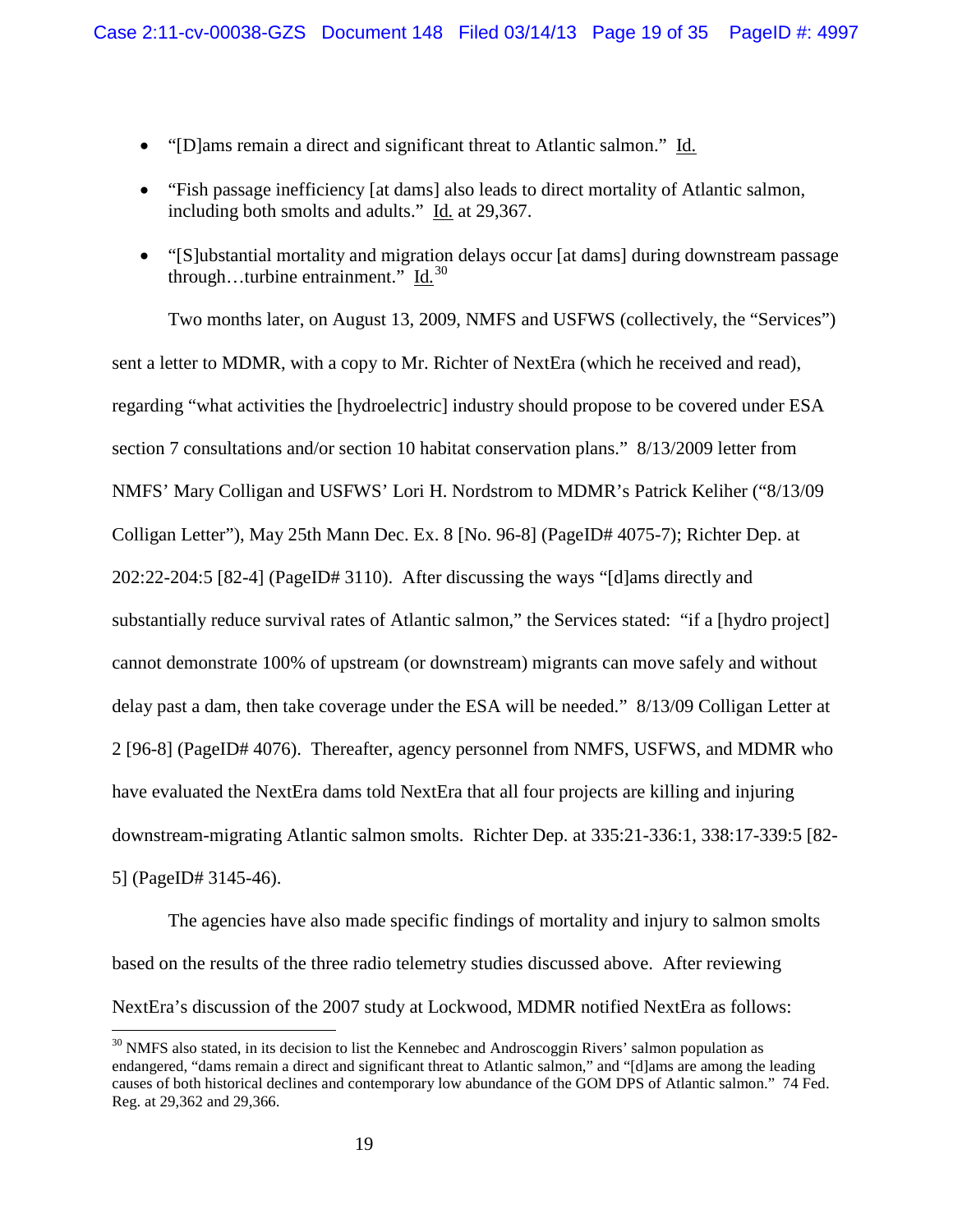MDMR believes that fish passage via sluiceways and/or controlled spills is the preferred method for downstream fish passage, and that fish passage through turbines should be avoided. *FPL Energy's studies have clearly shown that* adult alewife, adult American shad, adult American eel, *Atlantic salmon kelts, and Atlantic salmon smolts pass through the Lockwood project turbines, and sustain significant immediate mortality*.

6/4/08 transmittal letter and response to agency comments on the 2007 Kennebec River

Diadromous Fish Restoration Annual Reports to Kimberly D. Bose, Secretary, Federal Energy

Regulatory Commission (Caldart Dec. Ex. 11) (emphasis added). MDMR also noted that the

2007 study "did not quantify *delayed* mortality." Id. (noting that a 72-hour holding period is

customary for measuring delayed mortality).

Based on the results of the 2011 radio telemetry study at Lockwood, Jeff Murphy of

NMFS concluded, and informed NextEra, that:

[T]he downstream bypass system was not effective at passing smolts. The majority of smolts entering the power canal passed via turbine entrainment. *Atlantic salmon passage via turbine entrainment would have greater impacts to the species* than a highly effective, well-designed and functioning downstream fish bypass system.

11/30/11 e-mail from Jeff Murphy to Wendy Bley, forwarded to Robert Richter 12/6/2011

(Caldart Dec. Ex. 12) at 1 (emphasis added). $31$ 

Mr. Murphy also reviewed the results of the 2012 study. He found that the study showed "extremely low survival" of smolts attempting to pass from above Weston to downstream of Lockwood. 10/26/12 email from Murphy to Richter (Caldart Dec. Ex. 13**)** at ¶ 9. Mr. Murphy found that "[t]his study in conjunction with previous studies at the Lockwood Project and Hydro-Kennebec Project demonstrate that partial-depth floating flow booms [in use at Lockwood and Weston to divert fish to the bypasses] are not consistently effective in preventing Atlantic salmon

<span id="page-19-0"></span><sup>&</sup>lt;sup>31</sup> Similarly, Norm Dubé, a fisheries biologist at MDMR, informed NextEra that MDMR "is disappointed with the poor utilization of downstream bypass facility," and that "NextEra needs to consider measures to ensure safe, timely and effective downstream passage of smolts in light of poor guidance and bypass utilization observed in 2011." 12/1/11 E-mail from Norm Dubé to Robert Richter, Ex. 6 to Reply Declaration of Joseph J. Mann in Support of Plaintiffs' Motion for Partial Summary Judgment ("July 20th Mann Dec.") [No. 124-6] at 1-2 (PageID# 4786-87).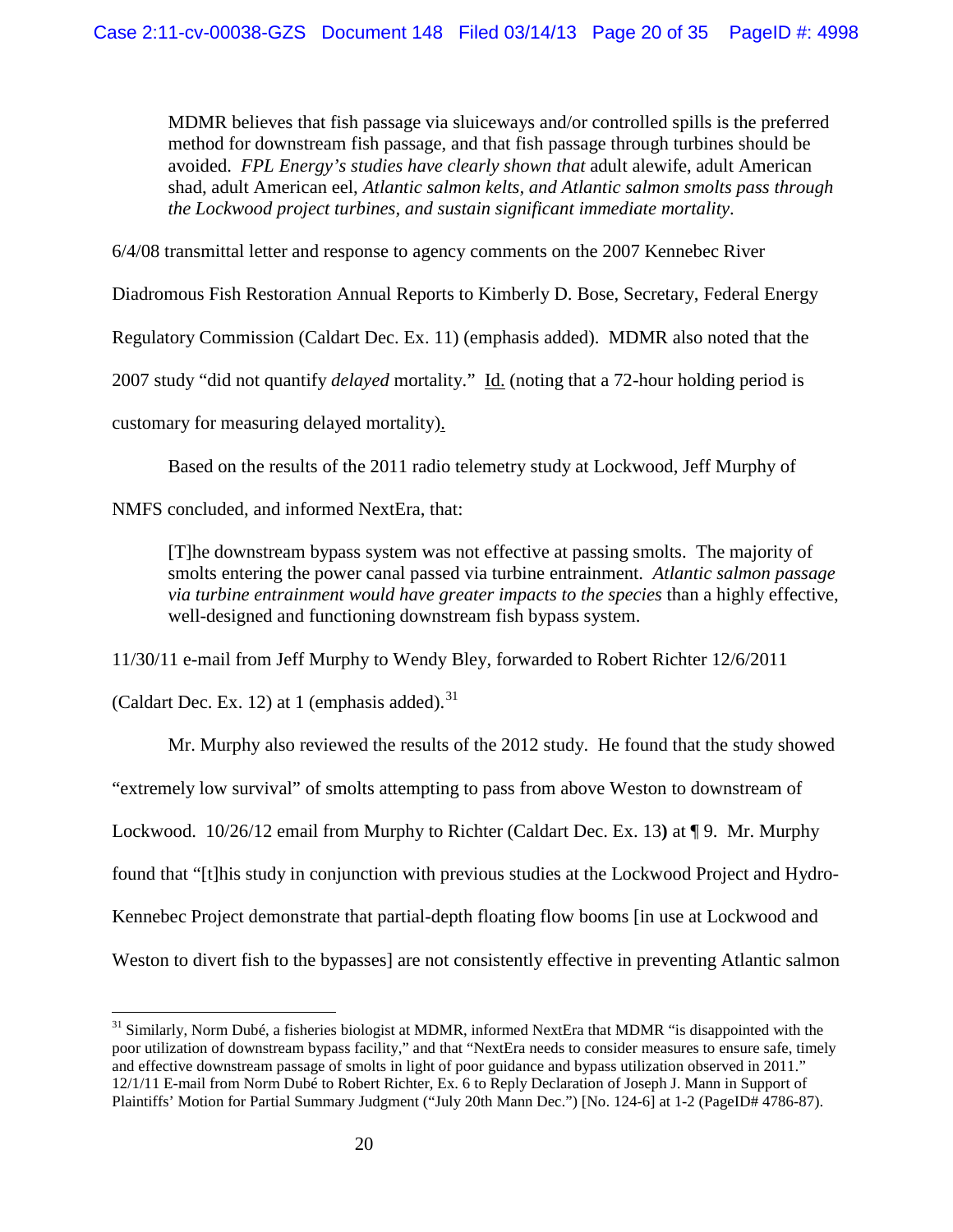smolts from turbine entrainment." Id. at  $\P$ 9; see also id. at  $\P$ 8 ("We disagree that the downstream bypasses at the Lockwood or Weston [projects] are effective").

Similarly, Steven Shepard of USFWS reviewed the 2012 Study and wrote to Mr. Richter: "Neither [the] Weston nor the Lockwood booms were successful. The bypass collection efficiency was poor in both cases." 11/6/12 letter from Steven Shepard to Robert Richter (Caldart Dec. Ex. 14) at 1. Mr. Shepard also noted that smolts found to drop out of the water column and become stationary in the area immediately downstream of a project are "likely to be acute turbine passage mortalities." Id. at 3; see also id. at 1 ("There was little or no spill at each [hydro] station during most of the study and large volumes of water were passing through the turbines.")

MDMR also concluded that the Weston and Lockwood bypasses were not effective. 10/31/12 email from Oliver Cox, MDMR, to Robert Richter, *et al.* (Caldart Dec. Ex. 15). And, despite the dramatically increased bypass flow employed at Shawmut for this study, MDMR informed NextEra that bypass effectiveness at Shawmut was still not sufficient to prevent significant mortality and injury. Id. ("We agree that Shawmut has better use of the bypass in comparison to the other projects; however, it is still insufficient with bypass use as low as 76% or less for three out of the five releases.")

### **D. Testimony Of Plaintiffs' Expert Randy Bailey Proves Salmon Are Killed And Injured By All Four Projects.**

The testimony of Plaintiffs' expert Randy Bailey establishes that smolts are killed and injured at all four projects. Mr. Bailey's opinion is based on his inspection and evaluation of these facilities, on information about the specific features of each facility, on empirical studies conducted at these facilities, on empirical studies conducted at similar facilities, and on his assessment of the Franke computer model results. As set forth in Mr. Bailey's declaration:

21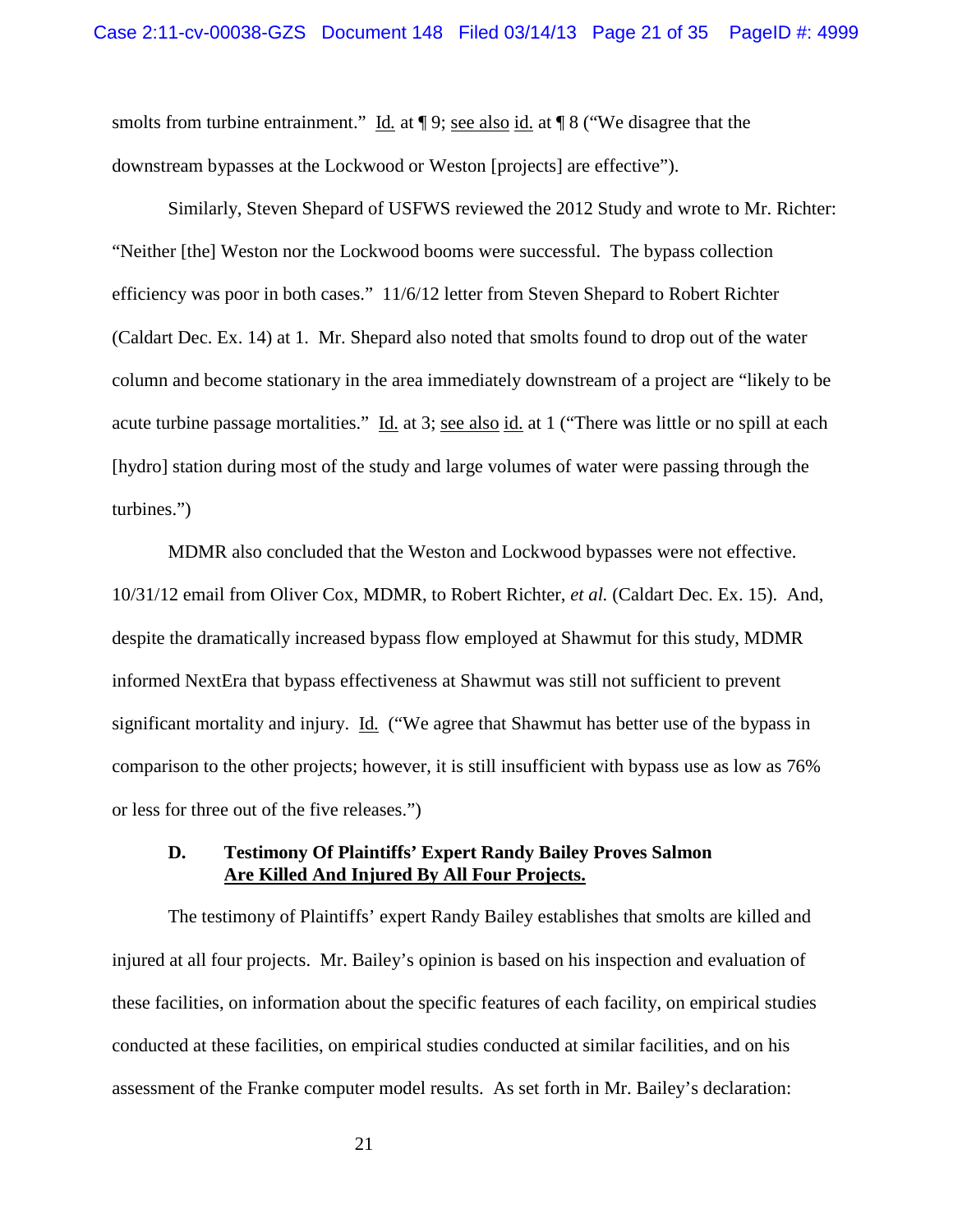1. There can be no serious question that, to a scientific certainty, each of the projects has killed and injured (wounded) migrating Atlantic salmon in each migrating season since the salmon in the Kennebec and Androscoggin Rivers were listed as endangered in 2009, and that each of these projects will kill and injure (wound) downstream-migrating Atlantic salmon smolts during the spring 2013 migration season. E.g., Bailey Dec. ¶¶ 16-17, 111.

2. It is well-known that unless hydroelectric projects are equipped with highly efficient bypasses that allow close to 100% of fish to pass safely – without striking hard surfaces, being subjected to excessive turbulence, being entrained through the turbines, or going over the spillway – these projects kill and injure some percentage of downstream-migrating fish. Id. ¶ 18.

3. Although passage via the projects' spillways and bypasses also harm salmon,  $32$  the single largest source of injury and mortality to salmon smolts and kelts at the NextEra projects are the turbines, which kill and wound fish because their spinning blades (a) strike the fish and (b) impinge them between the outside edge of a blade and the wall surrounding the turbine. Id. at ¶¶ 20-22, 28, 31 (Weston); 35-36, 38 (Shawmut); 44, 51 (Lockwood); 57, 61 (Brunswick).

4. The bypasses as presently constructed and operated at the Weston, Shawmut, Lockwood, and Brunswick projects are not effective at keeping a significant number of smolts from becoming entrained in the projects' turbines. Id. at ¶¶ 29-31 (Weston); 37-39 (Shawmut); 45-52 (Lockwood); 58-61 (Brunswick).

5. NextEra's estimates of the mortality and injury caused by the turbines at these projects underestimate the actual turbine mortality and injury. Id. at  $\P$  92, 98-100, 104-105, 107-110.

<span id="page-21-0"></span><sup>&</sup>lt;sup>32</sup> Some smolts passing via the spillways at the projects are killed and wounded by striking project infrastructure, striking the sill at the bottom of the dam on the downstream side, or by turbulence created by the amount of flow and the configuration of the downstream spillway. Bailey Dec. ¶ 23. Some smolts passing the projects via the bypass are killed when they hit sharp objects or walls in the bypass, become trapped in the bypass, or when they become disoriented because of turbulence. Bailey Dec. ¶ 24.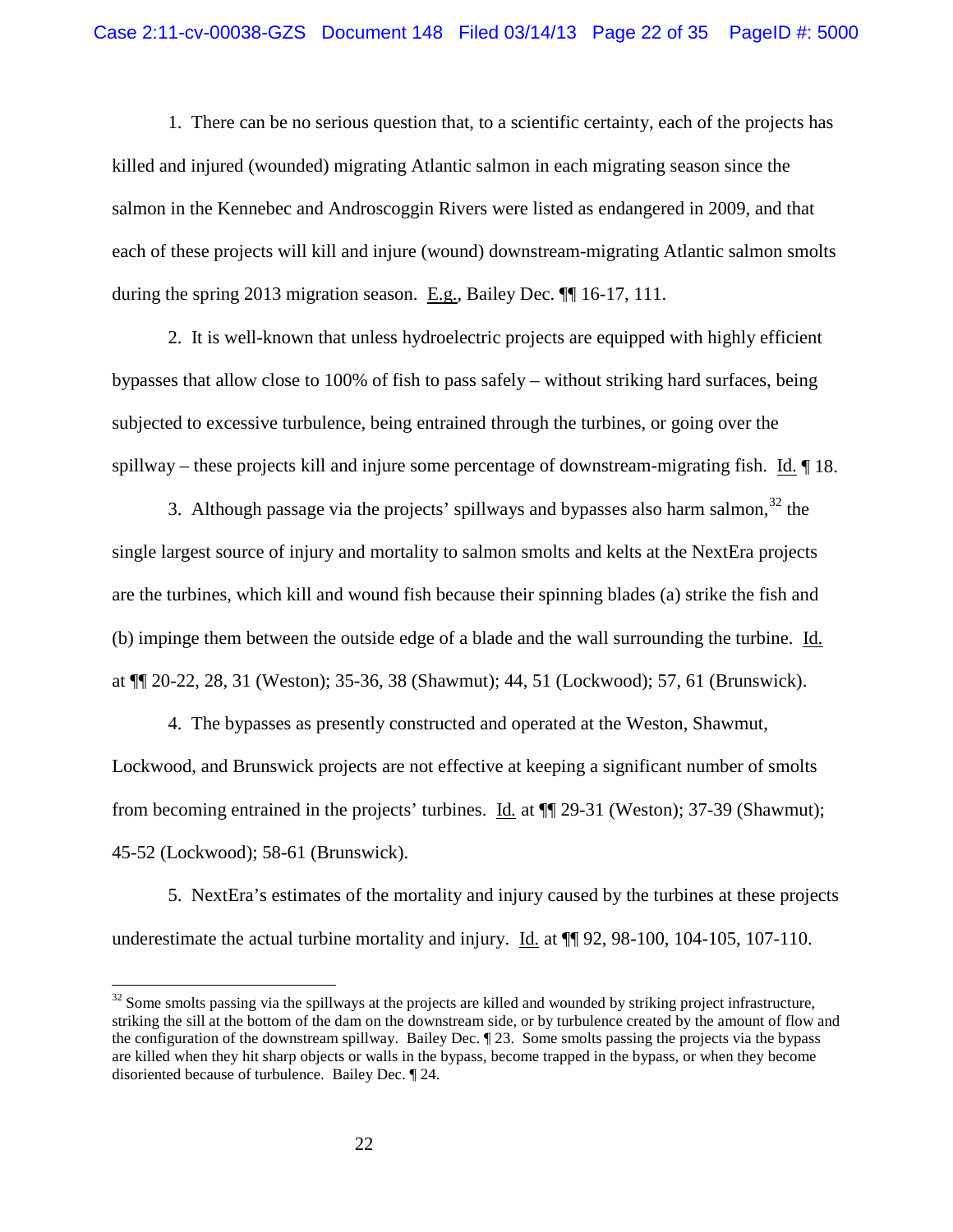All of the estimates assume maximum smolt lengths shorter than those found in these rivers, thus understating the harm caused by turbines to the largest smolts – which are also those that would otherwise be most likely to successfully reach the ocean. Id. at ¶¶ 100, 108-109, 22. The Franke model estimates use inappropriate correlation factors that artificially lower the mortality estimates for most of these turbines. Id. at ¶¶ 104-105,107.

6. The 2007, 2011, and 2012 radio telemetry studies demonstrate that smolts are in fact killed in significant numbers when attempting to pass downstream of the Lockwood, Shawmut, and Weston projects. Id. at  $\P$  71-72, 75-76, 90-91. The cumulative smolt loss occasioned by downstream passage at the Weston, Shawmut, Hydro Kennebec, and Lockwood projects, as reflected in the 2012 study, is *over* 50%.<sup>[33](#page-22-0)</sup> Id. at  $\llbracket 81 \text{ } (38.7\% \text{ of the smolts passing Weston})$ arrived above Lockwood). Given the reliability of the radio tags used in that study, the measures taken during the study to prevent tag regurgitation, the low level of natural predation in the Kennebec River, and the migratory instincts of the smolts at the time of the study, it is unlikely that a significant percentage of the smolt losses in the study were due to tag failure, tag regurgitation, natural predation, loss of migratory drive, or low river flow; the most likely cause is immediate or delayed mortality caused by passage at one or more projects. Id. at ¶¶ 83-90.

7. Each of these projects also kills smolts by elevating the incidence of predation by aquatic and avian predators both upstream and downstream of the projects. Id. at  $\P$  19, 32, 40, 53, 62-63. Passage through turbines contributes to this by disorienting the smolts, thus making them more susceptible to opportunistic predation. Id. ¶ 20.

#### **IV. IRREPARABLE HARM WILL OCCUR ABSENT AN INJUNCTION.**

"Environmental injury, by its nature, can seldom be adequately remedied by money

<span id="page-22-0"></span> $33$  Plaintiffs' expert Dr. Jeffery Hutchings found significant adverse impacts to species recovery even at far lower assumed cumulative mortality rates. See pp. 25-27 below.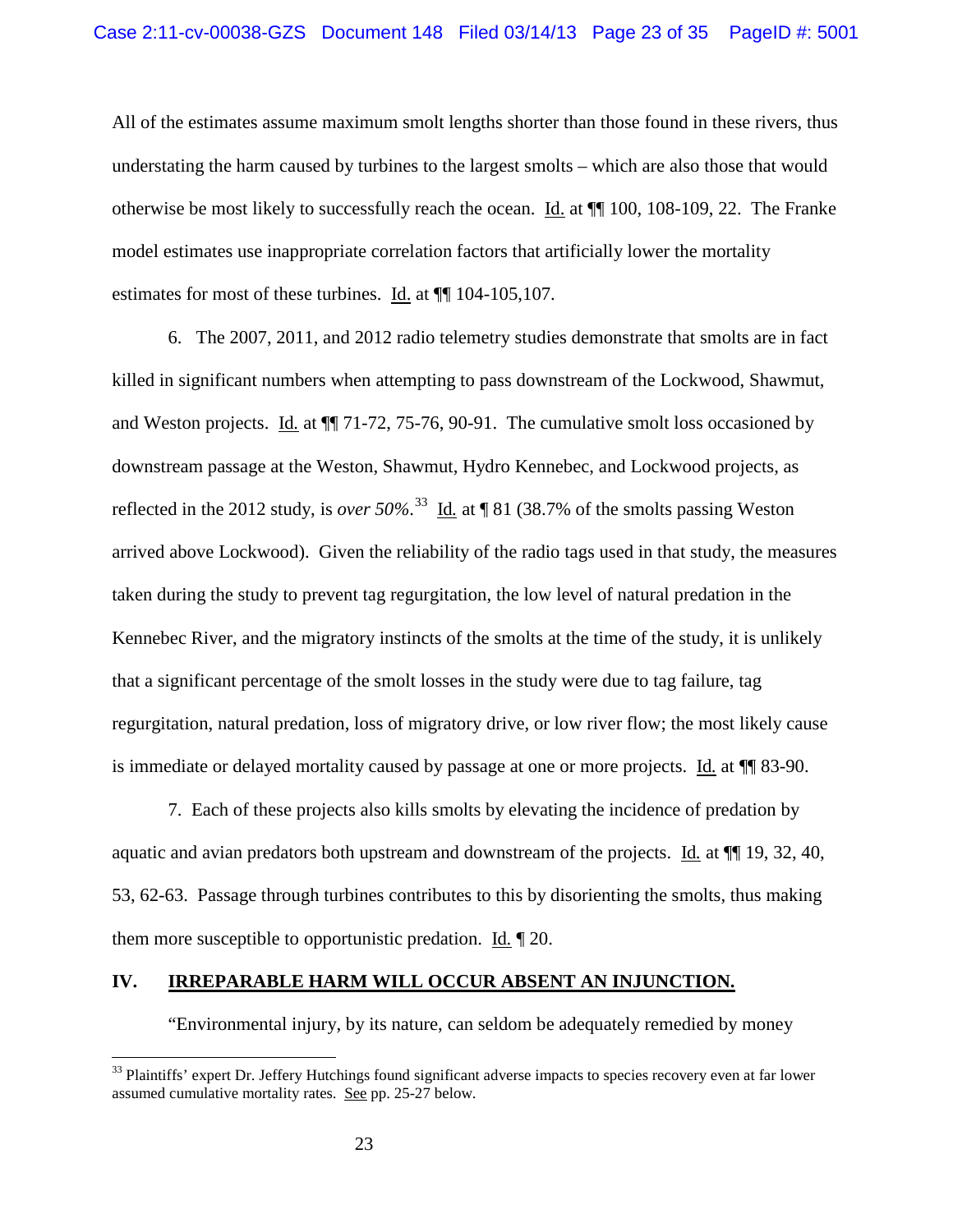damages and is often permanent or at least of long duration, *i.e.*, irreparable." Amoco Prod. Co., v. Vill. of Gambell, 480 U.S. 531, 544 (1987).<sup>[34](#page-23-0)</sup>

Plaintiffs in an ESA take case need not prove that the take is a threat to the entire species to establish irreparable harm, and the death of a single endangered animal may warrant an injunction. SJ Order at  $23.^{35}$  $23.^{35}$  $23.^{35}$  As this Court has noted, the First Circuit has endorsed a "factsensitive" analysis. Id. In Animal Welfare Institute v. Martin, 623 F.3d 19 (1st Cir. 2010), the First Circuit endorsed this Court's decision to grant an injunction where an endangered lynx had been killed in a "Conibear" type of trap, noting that '[e]ven through [the plaintiff] had not established that the death of one threatens the species as a whole," the plaintiff had shown that "it is predictable" that if the use of that type of trap were not restricted "other lynx will suffer irreparable harm." Id. at 23; see also id. at 27 (injunctive relief was appropriate because "[the] Conibear trap…*did* pose a mortal risk to at least some Canada lynx"). However, the First Circuit also upheld this Court's decision *not* to issue an injunction restricting use of another type of trap, a foothold trap, since the evidence showed that this trap, while restraining a captured lynx for a time, did not cause death or meaningful injury. Id. at 27.

Here, the evidence clearly shows that it is "predictable" that endangered Atlantic salmon smolts will be killed and injured this spring both at a high rate and in large absolute numbers if the NextEra projects are allowed to maintain their normal operating regimens during the upcoming smolt migration season.

In its Biological Opinion for the Hydro Kennebec project, NMFS has required Hydro

<span id="page-23-0"></span> $34$  Nor can aesthetic harm be compensated by the payment of money damages. E.g., Fund for Animals v. Clark, 27 F. Supp. 2d 8, 14 (D.D.C. 1998) (aesthetic harm caused by buffalo hunt not compensable).

<span id="page-23-1"></span><sup>&</sup>lt;sup>35</sup> Thus, irreparable harm is a lower threshold than the "jeopardy" standard employed by NMFS in evaluating an interim species protection plan. See Hydro-Kennebec BiOp at 60 (jeopardy defined as "an action that reasonably would be expected, directly or indirectly, to reduce *appreciably* the likelihood of *both the survival and recovery* of a listed species in the wild by reducing the reproduction, numbers, or distribution of that species") (emphasis added).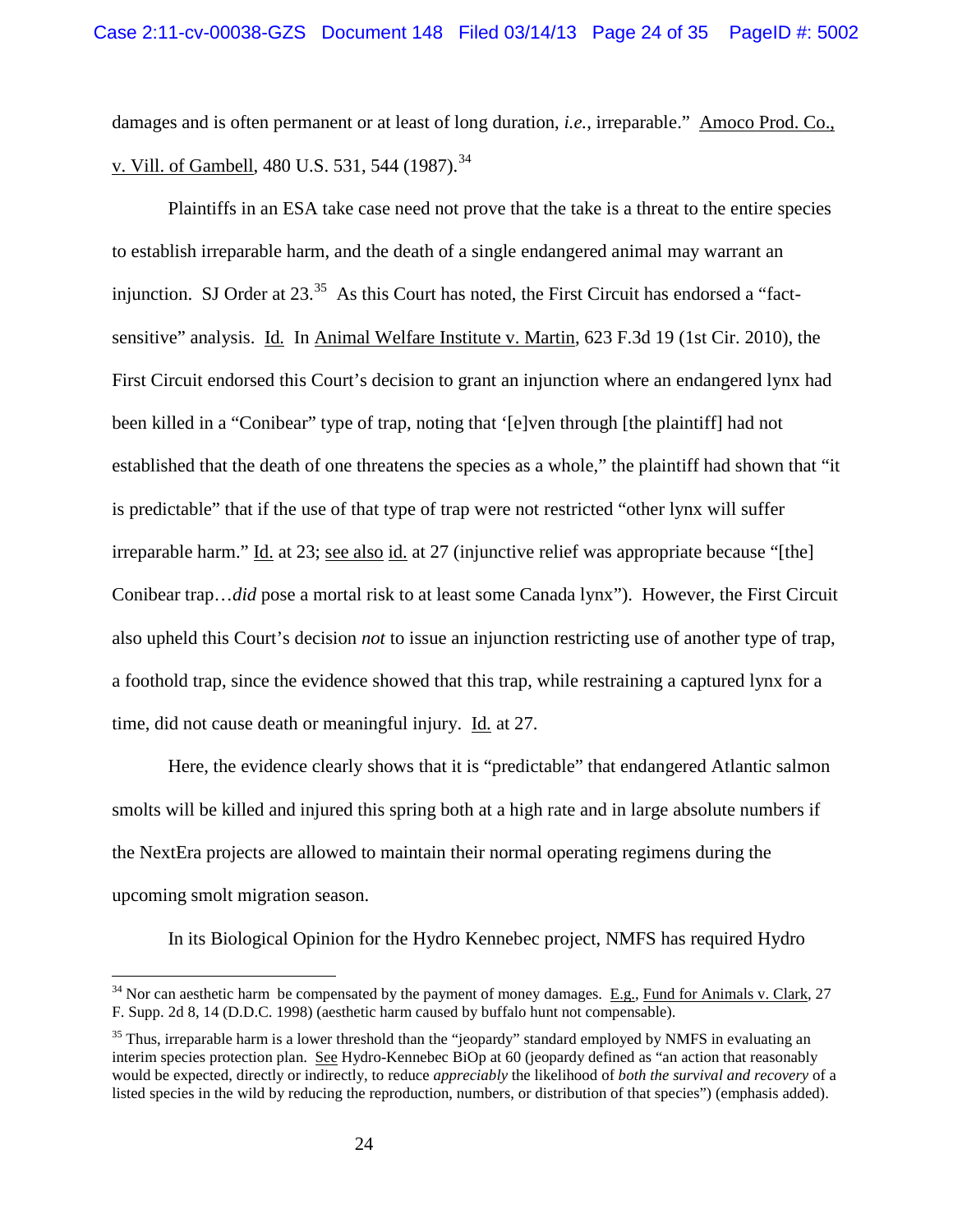Kennebec to immediately re-initiate ESA consultation if mortality studies demonstrate whole station survival is lower than 92% at that project. H-K BiOp at 65, 68. Here, the rates NextEra itself estimates for the incidence of take at each of its four projects, listed at p. 13 above, and the actual survival rates found during the 2012 passage study, are significantly worse than 92% .

As set forth in the accompanying declaration of Plaintiffs' expert Dr. Jeffrey Hutchings, approximately 20,000 smolts can be expected to migrate down the Kennebec River this spring, and nearly 1,000 down the Androscoggin River. Declaration of Jeffrey Hutchings ("Hutchings Dec.")  $\P$  16-23 and Table 2.<sup>[36](#page-24-0)</sup> Based on NextEra's own mortality estimates (which likely understate actual mortality rates), operation of the turbines at the NextEra projects during this migration will kill nearly 3,000 of these smolts in the two rivers. Hutchings Dec. ¶¶ 24-27 and Table 3 (other sources of dam-induced mortality at NextEra's dams and at two other dams will raise the overall death toll to more than 6,000 – over 30% of the entire smolt migration).

Takes of this magnitude will have adverse impacts on the species as a whole. NMFS is unequivocal that the projects' takes are causing species-wide harm. In November 2012, in a letter to Mr. Richter, Jeff Murphy of NMFS stated that the "extremely low survival" experienced by smolts in their "passage from the Weston Project to downstream of the Lockwood Project" in the 2012 radio telemetry study "*is certain to preclude recovery of the Merrymeeting Bay Salmon Habitat Recovery Unit*." 10/26/12 Murphy email to Richter at 1 (emphasis added). Thus, he added, "we recommend that NextEra implement *complete turbine shutdowns* in the spring and fall…or installation of state-of-the-art passage facilities." Id. (emphasis added).

Further, as Mr. Richter testified, NextEra itself acknowledges that the recovery of the species is dependent on the survival of downstream migrating smolts:

<span id="page-24-0"></span> <sup>36</sup> Dr. Hutchings' qualifications are set forth in **¶¶** 1-3 of his declaration. Plaintiffs request that the Court rule Dr. Hutchings is an expert in the subjects on which he is testifying. Fed. R. Evid. 702(a).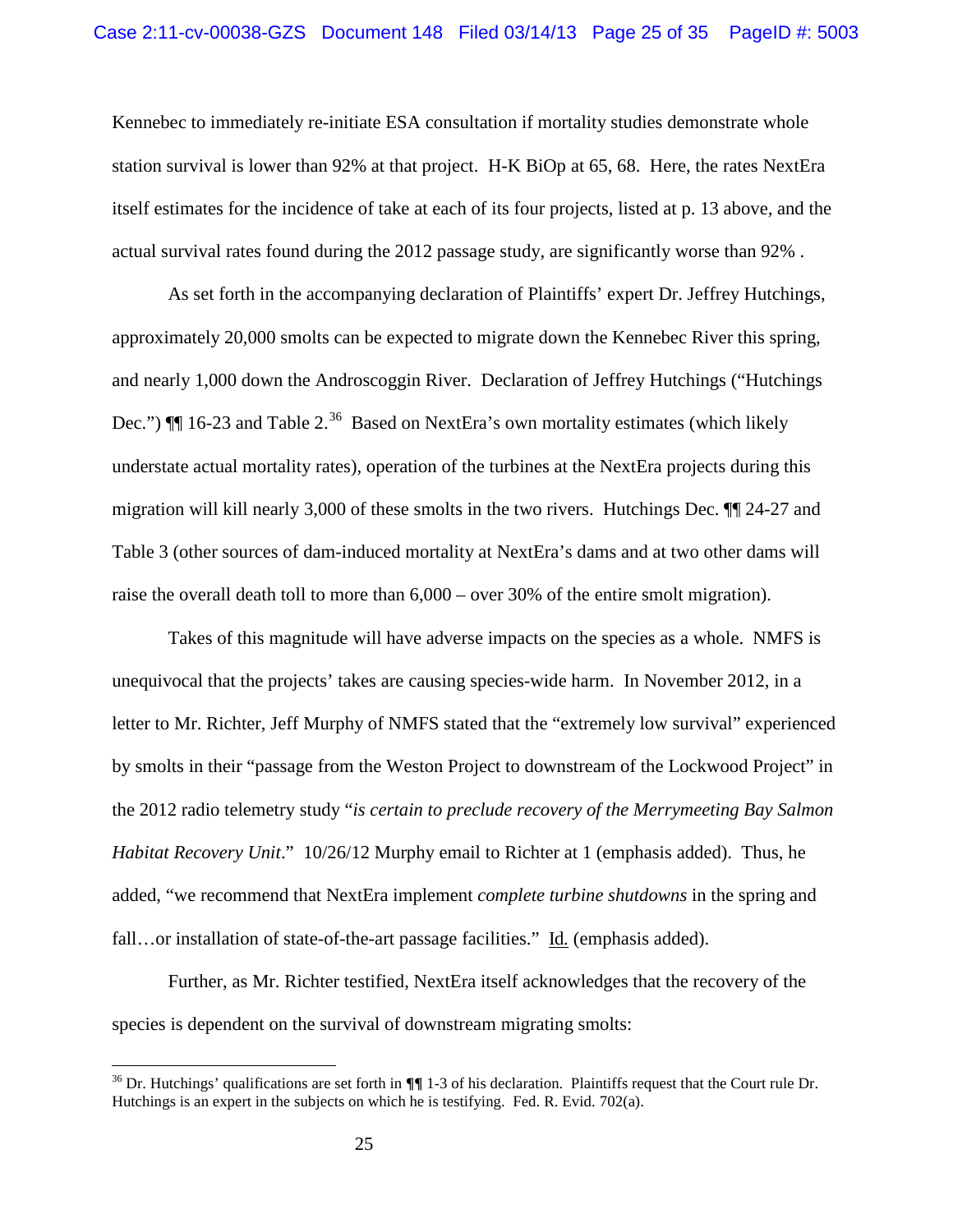Q. [T]he more salmon smolts that survive the downstream migration in the Kennebec and Androscoggin River[s], the more [salmon] are likely to return to the Kennebec and Androscoggin River?

A. Yes.

Q. And the more salmon return to the Androscoggin and Kennebec Rivers, the greater the likelihood of the recovery of the Gulf of Maine DPS?

A. Yes. …

Q. … NextEra does share that view?

A. Yes.

Richter Dep. at 336:22-338:16 (PageID#3145-47).

Dr. Hutchings provides a detailed explanation of why the spring 2013 class of smolts is particularly important to species recovery and why the loss of thousands of these smolts – and especially the loss of any wild-origin smolts – would adversely affect the survival of the species. Recovery of salmon populations in both the Kennebec and Androscoggin Rivers is essential to survival of the Merrymeeting Bay SHRU and of the GOM DPS as a whole. Hutchings Dec. ¶¶ 6-12, 28-29. Although hatchery stocking can provide an essential short-term "kick-start" to recovery efforts when population size is very low, only wild-origin fish – those resulting from returning, wild-spawning adults – exhibit survival and reproduction rates sufficient, *if* daminduced mortality is reduced, to bring the species back. Id. at ¶¶ 13-15.

The wild-origin smolts that will come down the rivers in 2013 represent the product of the wild-origin adult spawners that returned to the Kennebec and Androscoggin Rivers in 2009, 2010, and 2011, a group which was by far the largest in decades. Id. at ¶¶ 22, 31. As a result, the genetic variability of their offspring should also be far greater than that of previous runs. Id. at ¶ 32. Because of the fundamental importance to recovery of having as genetically variable a smolt run as possible, the 2013 run stands out as the most important in decades. Id. at  $\P$  30, 33. In other words, this spring's wild-origin smolts are irreplaceable; the loss of the genetic material they carry would be a setback to recovery that cannot be regained. Id. at ¶¶ 33-34. In addition,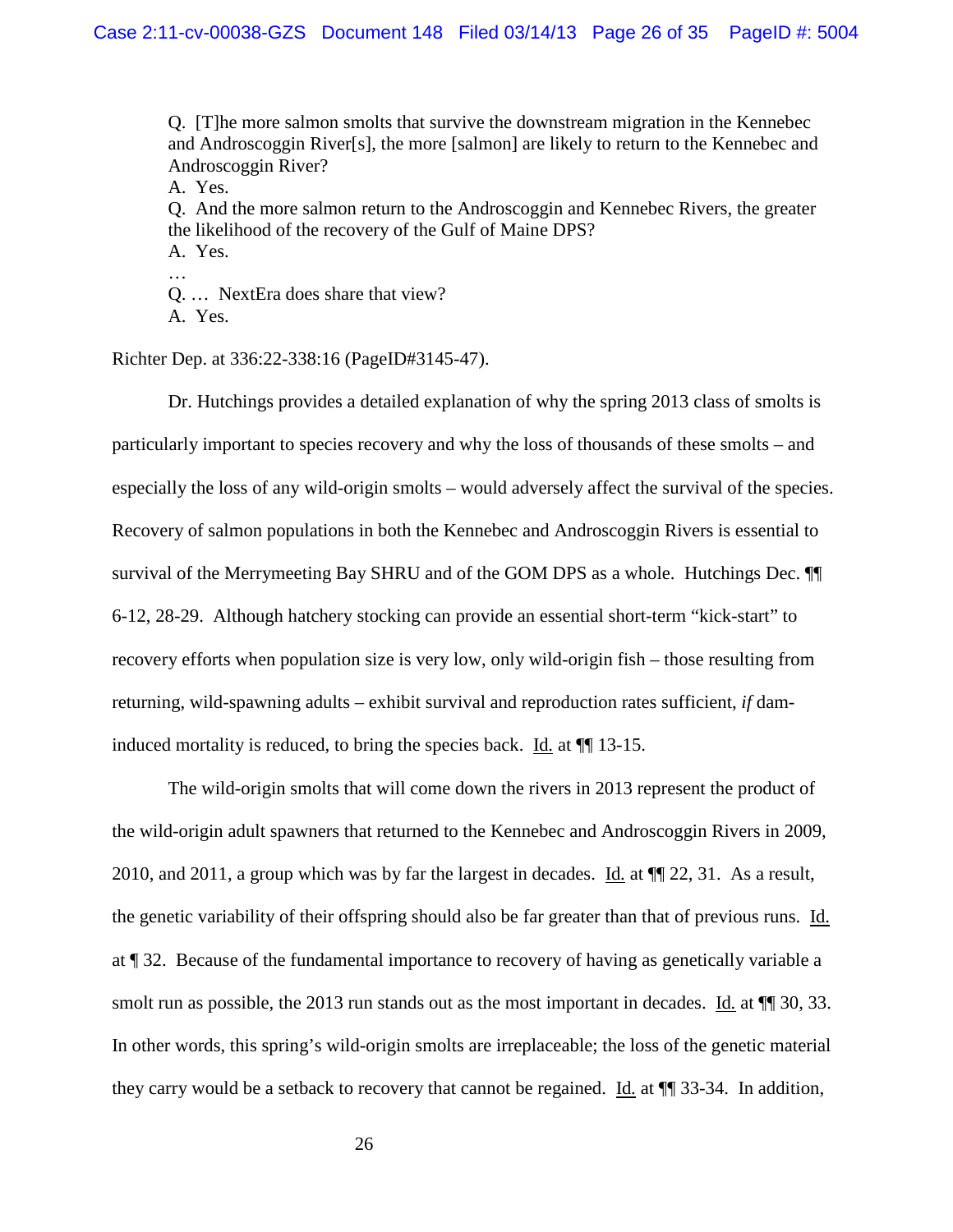killing nearly a third of all migrating smolts on the Kennebec this year would wipe out much of the short-term "kick-start" benefit of Maine's hatchery stocking program. Id. at ¶¶ 35-36.

Although very few adults returned to the two rivers in 2012 (five to the Kennebec and one to the Androscoggin, "Salmon Trap Count Statistics: Adult Salmon Returning to Maine, by River" (MDMR, 2012) (Caldart Dec. Ex. 16)), the loss of any downstream-migrating kelts to turbine mortality in 2013 would be significant. Previously spawned fish likely represent genotypes that are well-adapted to current local conditions, given that they survived to spawn; if they are able to make it back to the sea, they may return again to lay an average of 10,000 badly needed, potentially well-adapted, wild-origin eggs. Hutchings Dec. ¶ 37.

While the precise timing of smolt migration depends on river conditions such as water temperature, the spring smolt migrations in the Kennebec and Androscoggin Rivers typically begin by April 15 and extend as late as June 5. Bailey Dec. ¶¶ 113-115; see also Richter Dep. at 40:17-22, 41:17-25 **(**PageID# 3069, 3069) (peak migration is in May, but migration may also occur in April and June), and Draft ISPP (Caldart Dec. Ex. 17) at 17-22 (FPLE0037080-85) (NextEra proposes to begin measures "to enhance downstream passage" for smolt and kelt migrations by April 1 or April 15 each year). As Mr. Bailey notes, protection of smolts migrating in the earliest and latest portions of the migration period is especially important, as these smolts are more likely to have come from relatively warmer and relatively cooler tributaries, respectively, and they thus contribute essential genetic and geographic diversity to the population if they survive the migration. Bailey Dec. ¶ 116.

Because turbines are both the largest source of smolt mortality at the NextEra projects and the only source that can be simply and quickly eliminated (*i.e.*, by shutting them off), this Court can significantly minimize illegal takes at the projects this spring by ordering NextEra to

27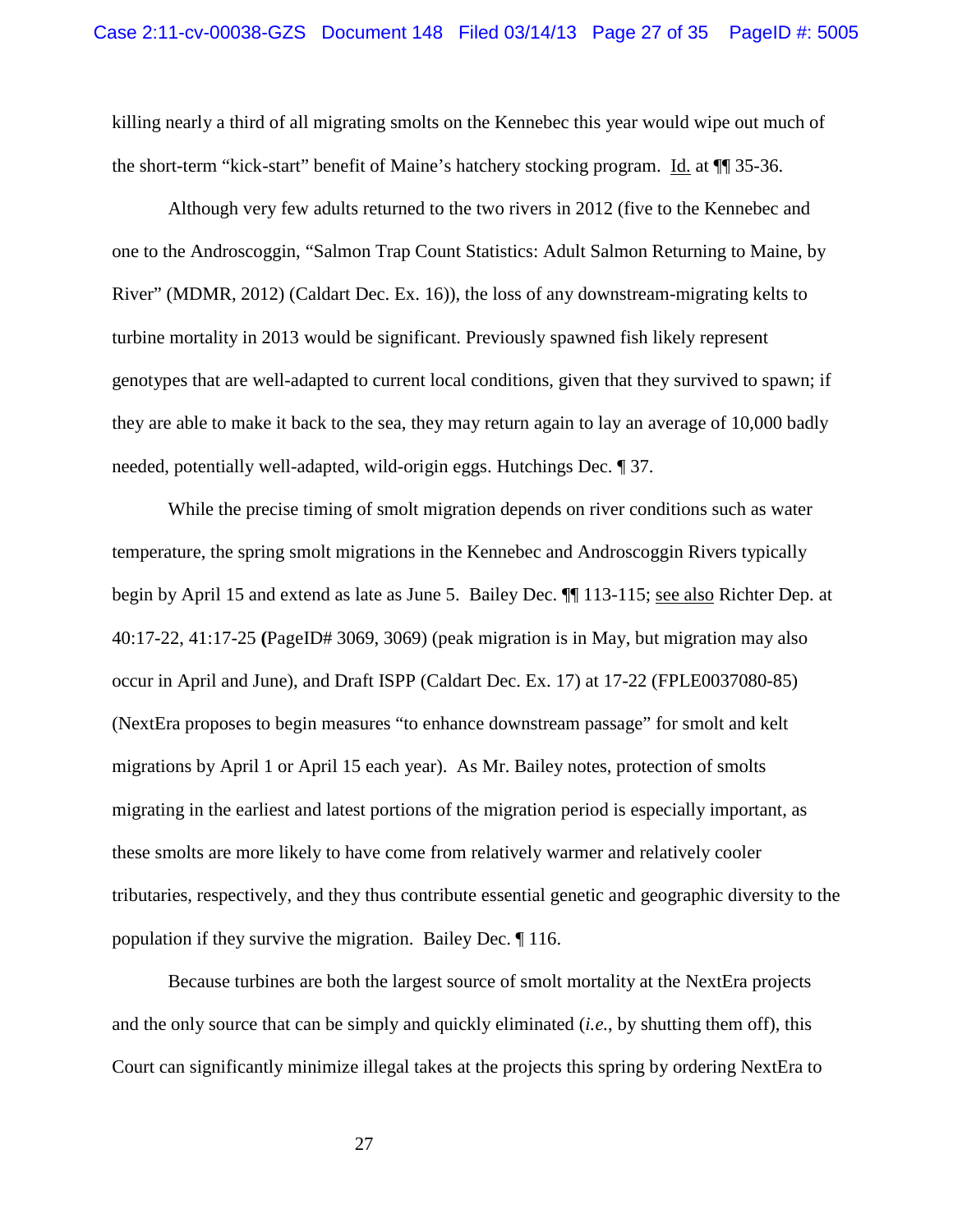shut down its turbines during this migration season. For any periods that turbines need to be run this spring to conduct government-ordered mortality studies, this Court can minimize turbine mortality during such periods by ordering NextEra to increase flow to its bypass facilities and to open its spill gates to the maximum levels described in the 2012 passage study.

Turbine mortality cannot be eliminated this spring absent a shutdown. As shown above, NextEra's current fish bypass structures cannot keep significant numbers of smolts from being entrained in the turbines. NMFS, USFWS, and MDMR all agree that, even with recent upgrades, the bypasses at Weston and Lockwood are not sufficiently effective. E.g. 10/26/12 Murphy email to Richter at 1 ("Neither of these facilities [is] effective at passing Atlantic salmon smolts.").<sup>[37](#page-27-0)</sup> NextEra acknowledges that bypass flows at Shawmut and Brunswick are not sufficient to meet minimum passage standards (Richter Dep. at 171:20-23, 172-73; notes 25 and 26 *supra* (Shawmut); Richter Dep. 563:2-22 (Brunswick)), yet has not committed to providing additional bypass flow at Shawmut at the levels it did for the 2012 passage study (BA at 43, committing only to "open" the gate, to allow unspecified flow, as "conditions allow"), though MDMR found even those increased flows to be insufficient (*supra* at p. 21).

Nor is passage by spill sufficient to keep smolts out of the turbines. Smolts can go over the top of the dam or through spill gates only when the river flow is high enough; under "nospill" conditions, such as during much of the 2012 study, all river flow goes through the turbines and any bypass. Bley Dep. at 68:13-24. The duration of no-spill conditions at the projects during smolt migration varies from year to year, but is typically significant. On average,

<span id="page-27-0"></span> $37$  In addition, the boom-and-curtain systems at Lockwood and Weston have often been in a state of disrepair, allowing salmon to swim straight into the turbines. Richter Dep. at 62:13-63: 16 (describing malfunctions at Lockwood), 147:4-10 (Weston boom installed in 2011, has not worked as intended) [82-4] (PageID# 3075-6, 3096); SJ Motion at 7 [132] (PageID# 4928); SJ Motion at 7 [132] (PageID# 4928) (Lockwood's "guidance booms have not always functioned properly, requiring repairs and replacement at times"). NextEra does not shut off its turbines when the booms malfunction or are otherwise unusable. Richter Dep. at 66:13-67:12 [82-4] (PageID# 3075-6).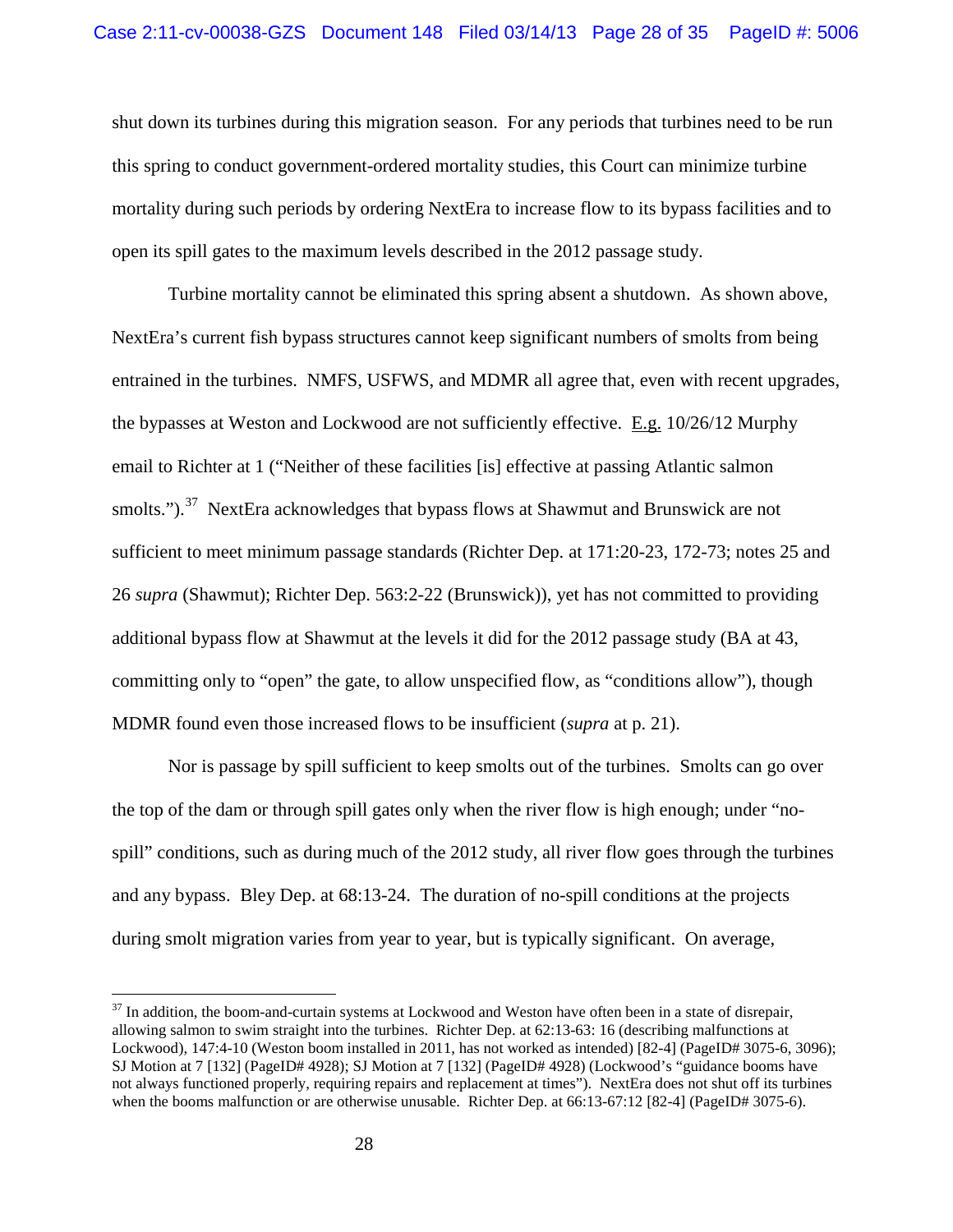according to NextEra, the projects are in a no-spill condition for the following approximate percentages of time during May: Weston – 25%, Shawmut – 30-40%, Lockwood – 22%, Brunswick – 43%. Bley Dep. 187:10-23; 184:16-185:24, 186:10-18; 187:24-188:12; 190:9-16. Moreover, even under spill conditions, smolts entering the turbine forebays at Shawmut and Lockwood cannot access the spillway, Bailey Dec. at  $\P$  34, 43; Richter Dep. at 51:12-18 [82-4] (PageID# 3072).

Thus, the only way to keep smolts and kelts from being killed and injured by turbines at these projects this spring, and to avoid the irreparable harm that such turbine mortality will cause, is to shut down the turbines during the smolt migration. See Bley Dep. at 130:1-15, 19-24 (NextEra can close the gates situated in front of the turbines). As Mr. Bailey explains, the turbine closure period should begin by April 15 and continue through June 5, or should be tied to real-time data on smolt movement or water temperatures reliably gathered from each river. Bailey Dec. ¶¶ 112-17.

NMFS may require NextEra to conduct turbine mortality studies during this spring's migration, which would require turbine operation at each project during some part of the study period. NMFS stated in its comments on NextEra's draft BA that NextEra will need ESA Section 10 permits (allowing incidental take of the test fish, which are hatchery smolts, for purposes of scientific research) for the studies because no ITS will yet have been issued – thus reinforcing the point that turbines need to be shut off, and all endangered smolts and kelts protected, except for the hours the turbines are actually needed for the required studies. Draft BA, version with NMFS comments (Caldart Dec. Ex. 24) at 9, 10, 16 and 70. Moreover, since NextEra has found that increasing flow rates to its fish bypasses and spill gates can divert more smolts from the turbines, this Court's injunctive order should require that such higher levels of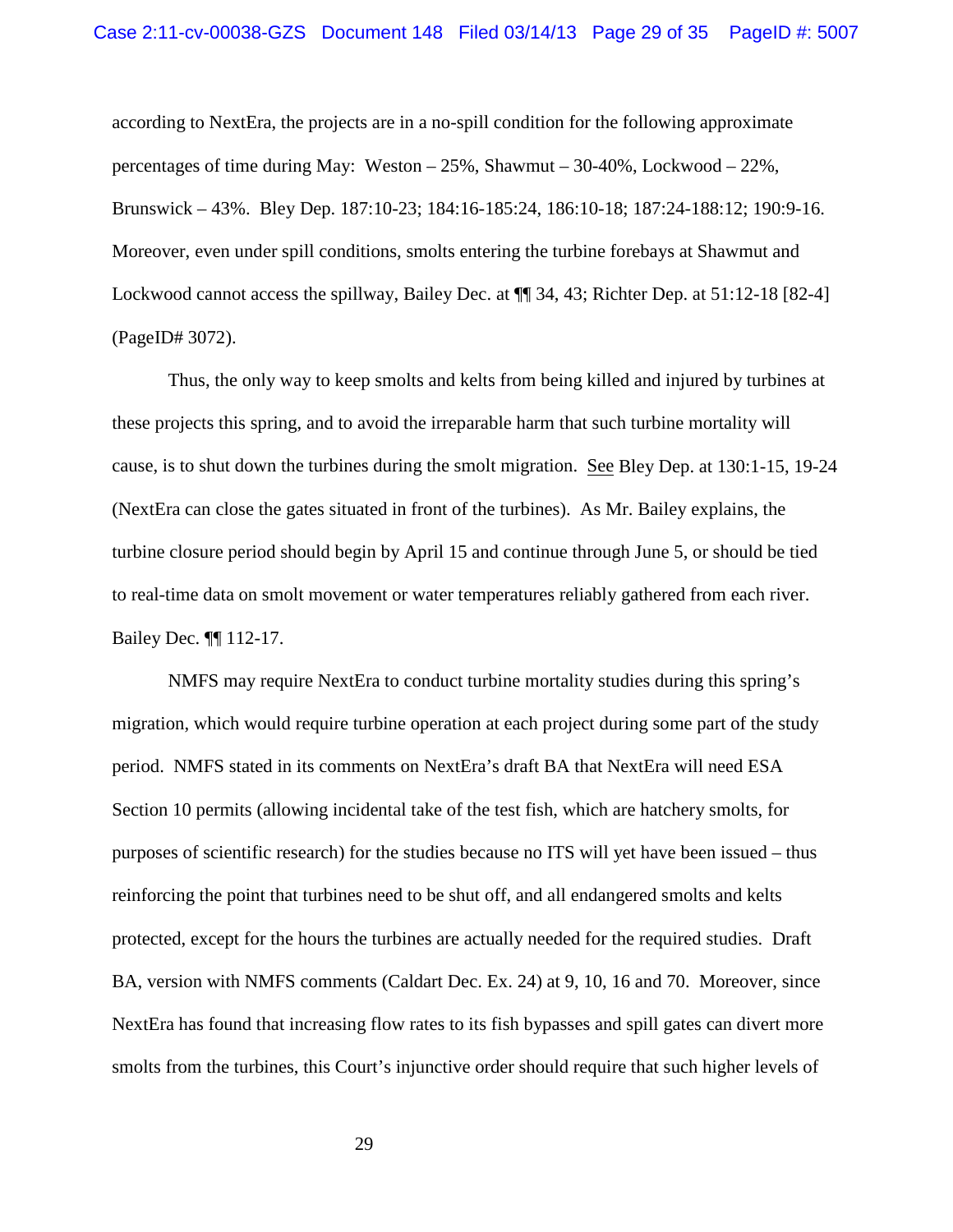flow be maintained at each project whenever its turbines are running during a mortality study. See Bailey Dec. ¶¶ 30-31, 38, 48, 51 (increasing bypass flows will reduce turbine mortality).

NextEra may argue that the anticipated issuance of an ITS weighs against a finding of irreparable harm. But there is no certainty as to the contents of any forthcoming ITS, the timing of its issuance (particularly given the impacts of "sequestration" on the resources of both NMFS and FERC), or whether an ITS will in fact be issued for each dam (NMFS had to be sued before listing the entire GOM DPS as endangered; Amended Complaint ¶ 21 [ECF No. 27]). Further, similar to the situation in Animal Welfare Institute v. Martin, 588 F. Supp.2d 70, 110 (D. Me. 2008), the 2012 radio telemetry study described at pp. 16-17 above provides "fresh dramatic evidence" that smolts will in fact be harmed during this spring's migration despite recent upgrades to fish bypass structures and operations; no ITS will be issued in time to protect them; and this Court can issue a limited injunction to require immediate compliance with the ESA.

#### **V. THE BALANCE OF RELEVANT IMPOSITIONS FAVORS PLAINTIFFS.**

#### The First Circuit

has incorporated Congress's prioritization of listed species' interests into the third and fourth prongs of the [preliminary injunction] analysis, modifying those factors [balancing of hardships and effect on the public interest] where appropriate to 'tip[ ] heavily in favor of protected species.'

AWI v. Martin, 623 F.3d at 27-28 (quoting Strahan v. Coxe, 127 F.3d 155, 160 (1st Cir. 1997), and citing Tennessee Valley Auth. v. Hill, 437 U.S. 153, 194 (1978) for the proposition that "Congress limited courts' discretion to balance the equities in an ESA case"). And as this Court stated in the National Environment Policy Act context, "unless defendants assert that an injunction will cause an imminent harm to national defense, … the impending bankruptcy of an entire industry, … or the bankruptcy of innocent third parties, … the balance of harms usually favors the issuance of an injunction to protect the environment." Sierra Club v. Marsh, 714 F.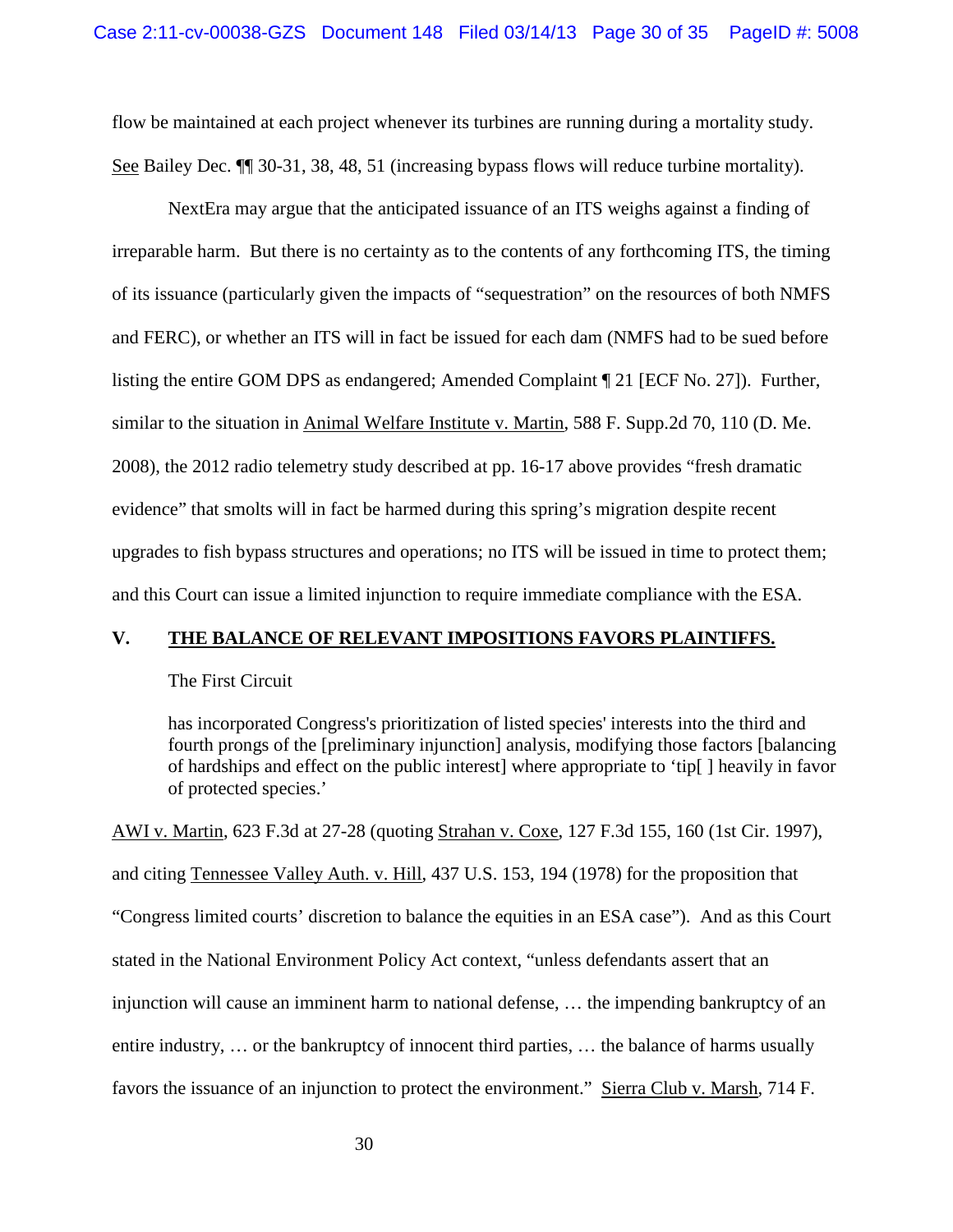Supp. 539, 592 (D. Me. 1989) (internal citations omitted).

Here, a shutdown of the NextEra turbines would prevent the death or injury of thousands of Atlantic salmon, thus helping to preserve and recover Maine's population of this iconic anadromous fish, which is recognized as a "national treasure." USFWS, "Let's Talk About Salmon Development," available at [www.fws.gov/northeast/greenlake/lifespan.html](http://www.fws.gov/northeast/greenlake/lifespan.html) ("The Atlantic Salmon is truly a national treasure.").

While the resultant loss of generating capacity would depress NextEra's revenues over this short time period, it must be noted that NextEra has enjoyed four years of uninterrupted generating revenues from these projects by operating their turbines at the expense of the endangered salmon since the 2009 listing. Further, there is no real question about the capacity of the NextEra companies or their new corporate parents to absorb this cost;<sup>[38](#page-30-0)</sup> in fact, NextEra itself has offered turbine shutdowns during smolt migrations as a means of protecting the species at all four projects. Richter Dep. at 548:11-25 [82-5] (PageID# 3198).

Moreover, the reason NextEra is still in the position of illegally taking salmon is because it has not been serious about obtaining legal authorization for its operations. In its draft HCP, for example, NextEra knowingly proposed a "performance standard" for the four projects that was *not* designed to achieve NMFS's recovery goals. Bley Dep. at 50:2-7, 56:5-9; see Bley Dep. at 121:7-15 (under NextEra's proposed performance standard, the projects could kill *all migrating smolts* and still be in compliance with the standard). Rather, it was merely "a proposal to be put forth" "for discussion and comment" that was not based on any "specific criteria." Bley Dep. at 50:19-51:11. In other words, it was a negotiating tactic rather than a serious proposal, which had the effect (and perhaps the goal) of delaying, rather than achieving, compliance. NextEra

<span id="page-30-0"></span><sup>&</sup>lt;sup>38</sup> The announced purchase price of NextEra's Maine hydropower assets is \$760 million. "NextEra Energy sells hydropower assets to Brookfield Renewable Energy Partners," (Electric Light & Power/POWERGRID International, March 1, 2013) (Caldart Dec. Ex. 18).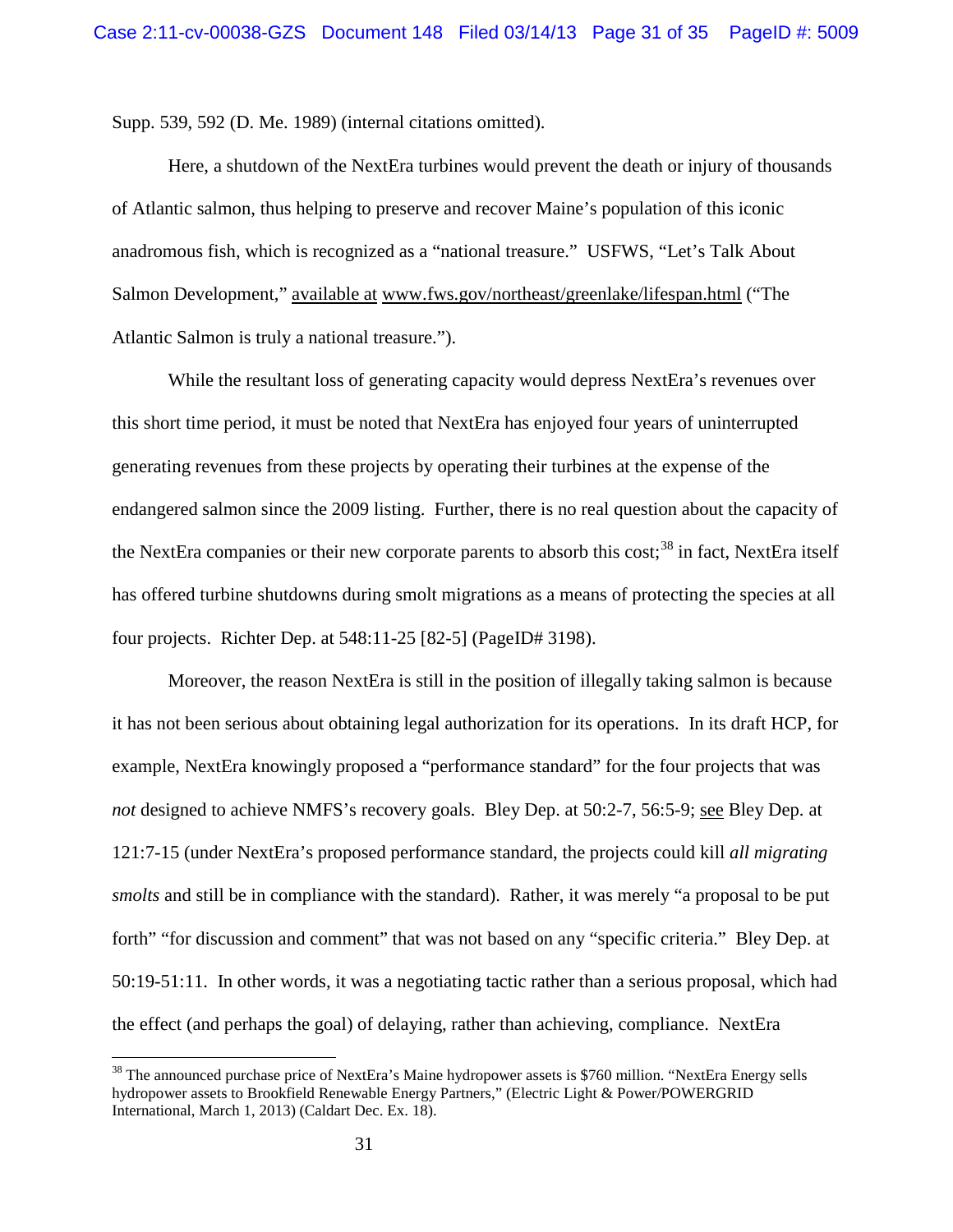brought this situation on itself (and the dams' new owners were fully aware of the absence of ESA authorization prior to purchase).

### **VI. AN INJUNCTION WOULD SERVE THE PUBLIC INTEREST.**

As noted, the "public interest" factor also "'tip[s] heavily in favor of protected species."" AWI v. Martin, 623 F.3d at 27; United States v. Town of Plymouth, 6 F.Supp. 2d 81, 89 (D. Mass. 1998) (endangered species deserve "the highest of priorities"). See generally Conservation Law Found. v. Watt, 560 F. Supp. 561, 583 (D. Mass.) ("It is plain that the public interest calls upon the courts to require strict compliance with environmental statutes."), aff'd, 716 F.2d 946 (1st Cir. 1983). In addition, "the public has an interest in the enforcement of a federal statute." CoxCom, Inc. v. Chaffee, 536 F.3d 101, 112 (1st Cir. 2008). Further, "[t]he district court has greater power to fashion equitable relief in defense of the public interest than it has when only private interests are involved." People of State of Cal. ex. rel. Van de Kamp v. the Tahoe Reg'l Planning Agency, 766 F.2d 1319, 1324 (9th Cir. 1985) (citing Virginian Ry. Co. v. Sys. Fed. No. 40, 300 U.S. 515, 552 (1973)).

Here, the public interest in a renewed and stable Atlantic salmon population is undeniable, and is underscored by the strong governmental interest in the protection of endangered species. Conversely, as is set forth in the accompanying declaration of Plaintiffs' expert Maxmilian Chang ("Chang Dec."), the resultant loss of electricity from the requested turbine shutdown would have no appreciable effect on either the local or regional energy "grid." Chang Dec. ¶¶ 4, 12-14 (the system's *excess* capacity alone, above even the peak demand that does not occur until after the spring, far outstrips the four projects' total generating capacity).<sup>[39](#page-31-0)</sup>

Plaintiffs anticipate that NextEra may argue an injunction would not serve the public

<span id="page-31-0"></span> <sup>39</sup> Mr. Chang's qualifications are set forth in **¶¶** 1-2 of his declaration. Plaintiffs request that the Court rule Mr. Chang is an expert in the subjects on which he is testifying. Fed. R. Evid. 702(a).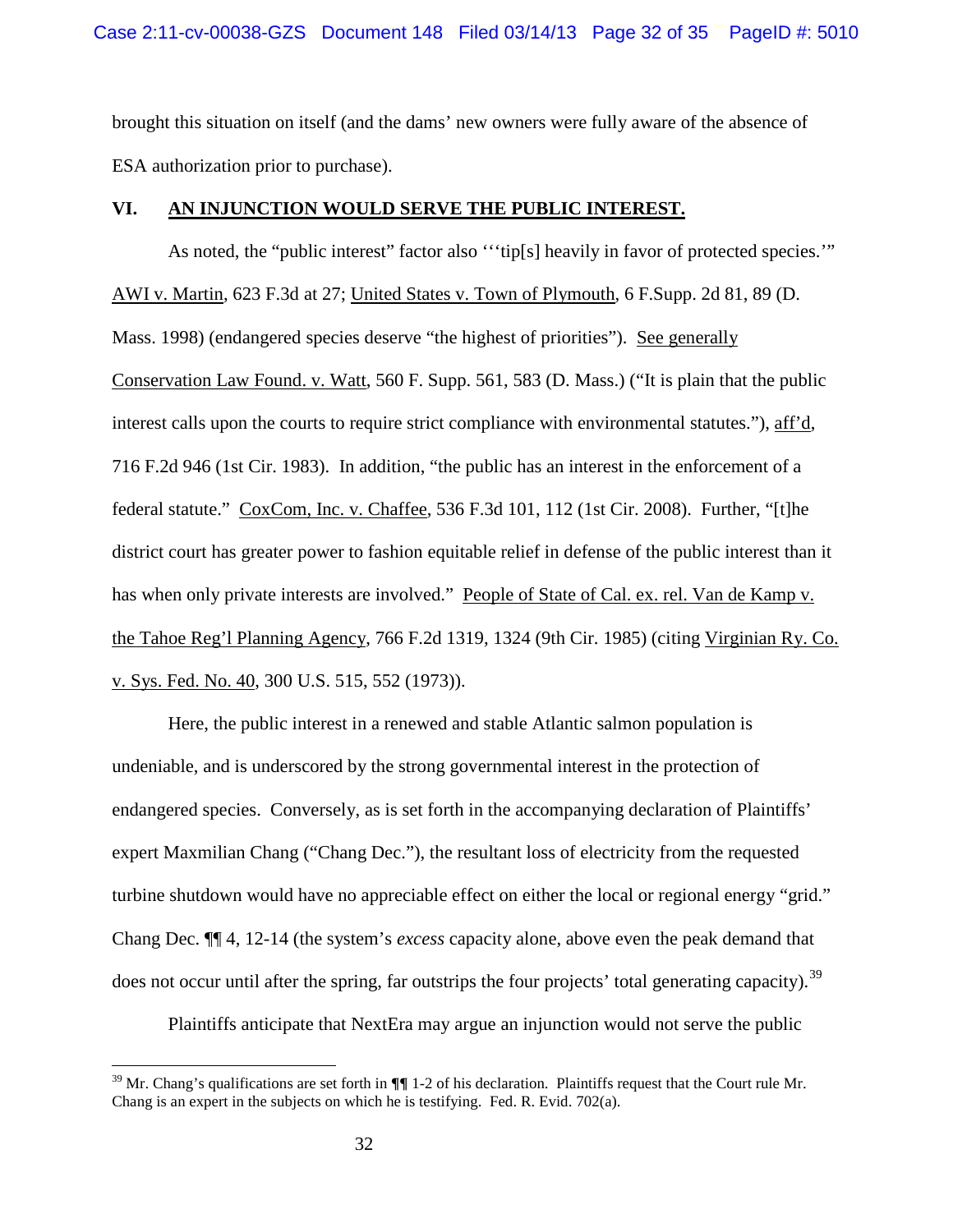interest because an ITS will be issued later, covering future takes at the projects. But this is just a backdoor request for a stay, which this Court already denied. Order Affirming the Recommended Decision of the Magistrate [ECF No. 39]. Any ITS for these projects will issue only after this spring's smolt migration, and will do nothing to prevent the imminent illegal take of these endangered animals. Indeed, last October, NMFS, as the agency that would issue any ITS for these projects, clearly expressed the federal interest in the granting of the requested injunction by urging NextEra to shut down its turbines to protect migrating salmon. 10/26/12 Murphy email to Richter at 1.

Finally, given that Plaintiffs' preliminary injunction request arises out of the pressing need to protect a vital public interest, Plaintiffs seek a waiver of posting security in the event a preliminary injunction is issued. The First Circuit has held that posting of a bond pursuant to Fed. R. Civ. P. 65(c) is not a jurisdictional prerequisite to the validity of a preliminary injunction. Aoude v. Mobil Oil Corp., 862 F.2d 890, 896 (1st Cir. 1988); Ligotti v. Garofalo, 562 F. Supp.2d 204, 227 (D. N.H. 2008). Courts commonly do not order security "where the vindication of 'important federal rights' is at issue." Delaware Valley Fish Co. v. Fish and Wildlife Serv., 2009 U.S. Dist. Court LEXIS 51089 (D. Me. June 12, 2009) (quoting Crowley v. Local No. 82, Furniture & Piano Moving, 679 F.2d 978, 999-1000 (1st Cir. 1982), rev'd on other grounds, 467 U.S. 526 (1984)); Pharm. Soc'y of the State of N.Y. v. N.Y. State Dep't of Soc. Serv., 50 F.3d 1168, 1174-1175 (2d Cir. 1995); Long Term Care Pharm. Alliance ["LTCPA"] v. Ferguson, 260 F. Supp. 2d 282, 295 (D. Mass. 2003), vacated on other grounds, 362 F.3d 50 (1st Cir. 2004); Dartmouth-Hitchcock Clinic v. Toumpas, 2012 U.S. Dist. Lexis 27620 (D. N.H. March 2, 2012). This is called the "public interest" exception to Rule 65(c). Pharm Soc'y, 50 F.3d at 1174-1175; LTCPA, 260 F. Supp. 2d at 295; Greenpeace v. Waste Tech. Indus., 1993 U.S. Dist. LEXIS 4960

33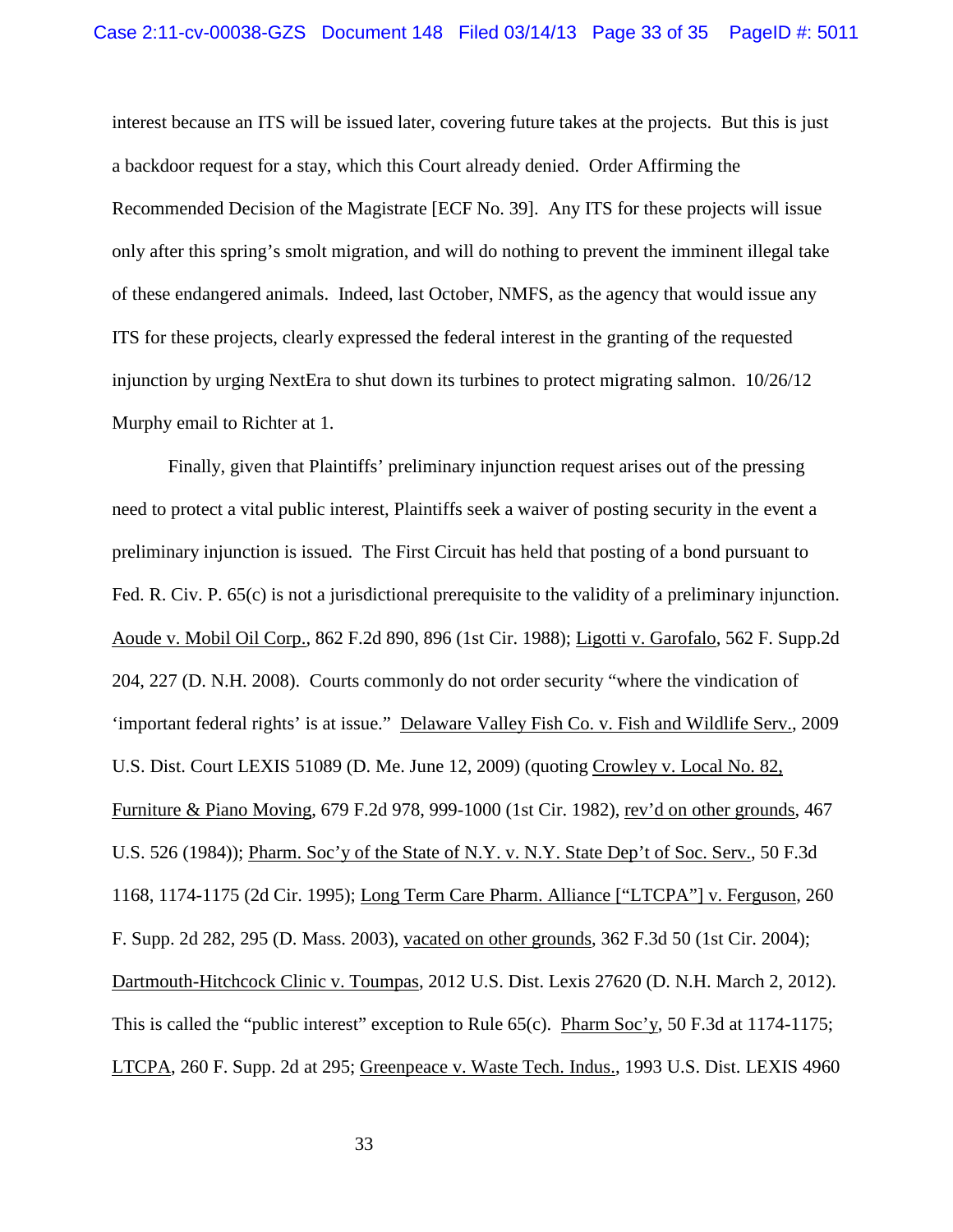(N.D. Ohio January 21, 1993). Enforcement of "comprehensive federal health and welfare statutes" qualifies for the public interest exception. Crowley, 679 F.2d at 1000; Dartmouth, 2012 U.S. Dist. LEXIS at \*5. Citizen enforcement of federal environmental laws in particular falls under the public interest exception to Rule 65. Or. State Pub. Interest Research Group v. Pac. Coast Seafoods Co., 374 F. Supp. 2d 902, 908 (D. Ore. 2005) (Clean Water Act citizen suit); Greenpeace, 1993 U.S. Dist. LEXIS 4960 at \*12-13 (Resource Conservation and Recovery Act citizen suit); see Boston Waterfront Residents Ass'n v. Romney, 343 F. Supp. 89, 91 (D. Mass. 1972) (National Environmental Policy Act suit). $40$ 

# **VII. TRANSFER OF OWNERSHIP OF THE NEXTERA DAMS DOES NOT AFFECT THE MERITS OF THIS MOTION.**

On March 1, 2013, Brookfield Power US Holding America Co. purchased stock in the corporate parent of Defendant FPL Energy Maine Hydro, LLC, which includes a 50% interest in Defendant Merimil Limited Partnership. Joint Status Report [ECF No. 135]. This sale does not affect the merits of Plaintiffs' motion for a preliminary injunction.

First, Defendants FPL Energy Maine Hydro LLP and the Merimil Limited Partnership continue to exist and to have an ownership, licensee, and/or operational role after the sale. Id. Second, an injunction against the NextEra Defendants will bind all successors in interest and assigns. See, e.g., Natural Res. Def. Council, Inc. v. Texaco Ref. & Mktg., Inc., 2 F.3d 493, 506 (3d Cir. 1993). Third, any addition or substitution of new parties, if necessary, can be handled in accordance with Fed. R. Civ. P. 25(c) ("If an interest is transferred, the action may be continued … against the original party unless the court, on motion, orders the transferee to be substituted in the action or joined with the original party."). See Texaco Ref. & Marketing, 2 F.3d at 506

<span id="page-33-0"></span><sup>&</sup>lt;sup>40</sup> Moreover, a security requirement would be a significant hardship for each of the Plaintiffs, which are small nonprofit organizations, and for that reason, too, it should not be imposed. Crowley, 679 F.2d at 1000. See Declarations of Ed Friedman (FOMB) and Emily Figdor (Environment Maine).